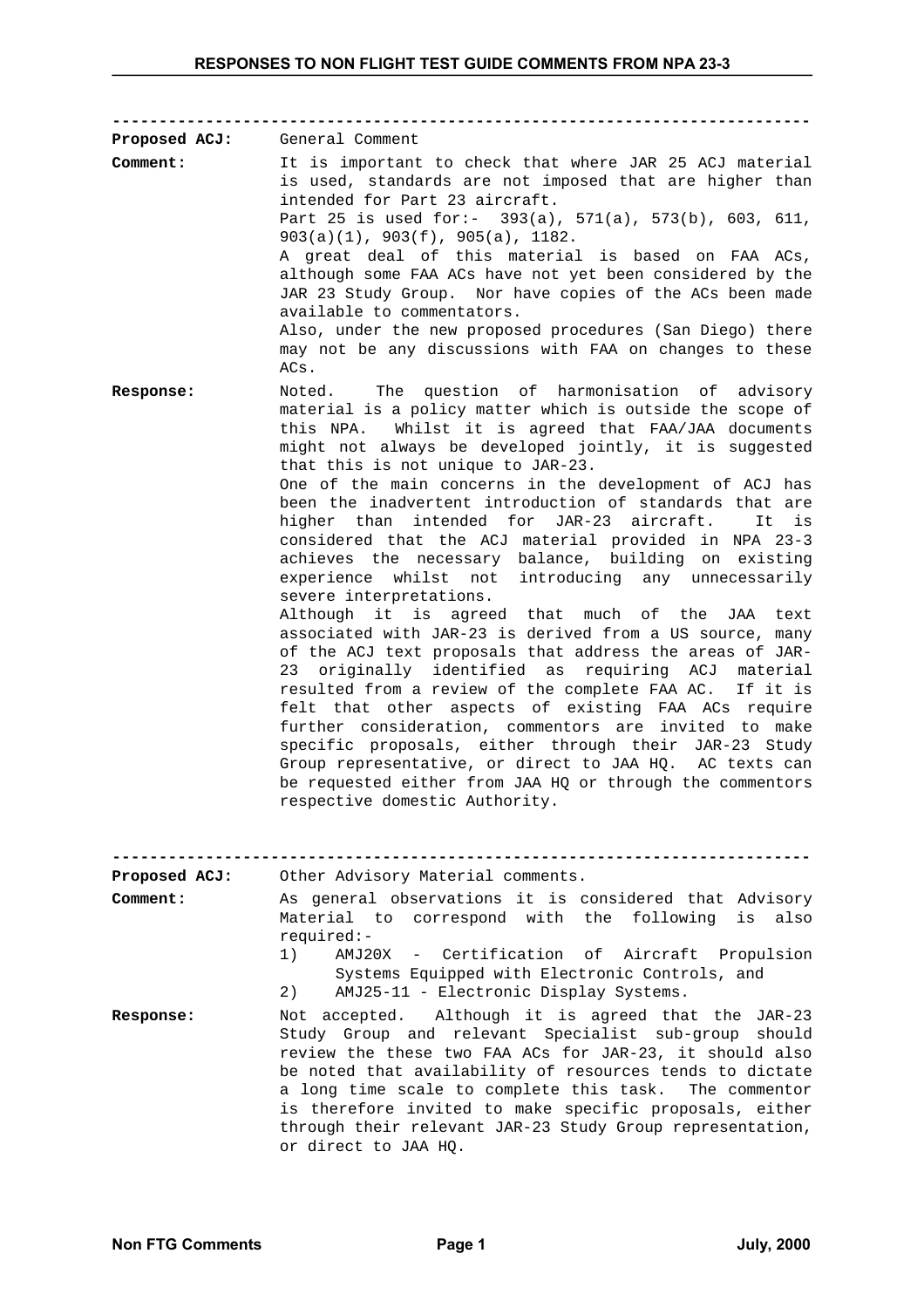| <b>Proposed ACJ:</b>             | General Comments.                                                                                                                                                                                                                                                                                                                                                                                                                                                                                                                                                                                                                                                                                                                                                                                                                                                                                                                                                                                                                                                                                                                                                                                                                                                   |
|----------------------------------|---------------------------------------------------------------------------------------------------------------------------------------------------------------------------------------------------------------------------------------------------------------------------------------------------------------------------------------------------------------------------------------------------------------------------------------------------------------------------------------------------------------------------------------------------------------------------------------------------------------------------------------------------------------------------------------------------------------------------------------------------------------------------------------------------------------------------------------------------------------------------------------------------------------------------------------------------------------------------------------------------------------------------------------------------------------------------------------------------------------------------------------------------------------------------------------------------------------------------------------------------------------------|
| Comment:                         | The intent of the ACJs is fine. It is also correct to<br>emphasise, as in the Flight Test Guide Foreword, that<br>"the material is neither mandatory nor regulatory"<br>and again "alternative means (or compliance) proposed<br>by the applicant will be given due consideration".<br>Nevertheless in one respect ACJ material can become de<br>facto requirements. This is where authorities do not<br>agree to an alternative approach or to a submission that<br>a test is unnecessary. By dismissing the applicants<br>arguments the authorities effectively turn<br>advisory<br>material into the only means of showing compliance that<br>they will accept. The ACJ becomes a "hip pocket<br>requirement".<br>For this reason, comments should not be dismissed on the<br>grounds that the ACJ "is only advisory".<br>In numerous instances the ACJ proposes the adoption of<br>FAA ACs, in their entirety. The JAA Regulation Director<br>in his covering letter of 1 July 1996 admits that some<br>FAA ACs have not yet been considered by the JAR 23 Study<br>Group. Nor have copies of the ACs been made available to<br>commentators. In this respect the ACJ vetting process is<br>incomplete.<br>NPA 23-3 requires copy reading. There are many minor |
| Response:                        | errors and failures to translate FAA AC units into JAR<br>ones.<br>Noted. It is agreed that ACJ material does not generally<br>represent the only means of showing compliance with<br>requirements, and that an applicant is always free to<br>suggest an alternative means of compliance. However it<br>should also be remembered that there are some isolated<br>instances where manufacturers design limitations<br>and<br>existing technology do tend to dictate that only one<br>means of compliance is practical.<br>It is hoped that no comments are ever dismissed without a<br>reasonable rational.<br>The comments concerning the availability of FAA ACs for<br>It is hoped that any commentor that<br>review are noted.<br>has such a problem will either request copies of the<br>relevant documents from JAA HQ or domestic Authority.                                                                                                                                                                                                                                                                                                                                                                                                                |
| <b>Proposed ACJ:</b><br>Comment: | ACJ 23.307<br>The ACJ states in part "Static testing to ultimate load<br>may be considered as adequate substitute for a formal<br>stress analysis where static loads are critical in the<br>design of the component. It is not understood how static                                                                                                                                                                                                                                                                                                                                                                                                                                                                                                                                                                                                                                                                                                                                                                                                                                                                                                                                                                                                                |

substitution can be considered"

or dynamic testing can be considered as an adequate substitute to formal stress analysis unless the test program provides for a statistically meaningful basis, or, the manufacturer/modifier has a proven understanding of the loads/stress state through previous experience with a similar design. Further explanation is required in the text to justify the situations when this type of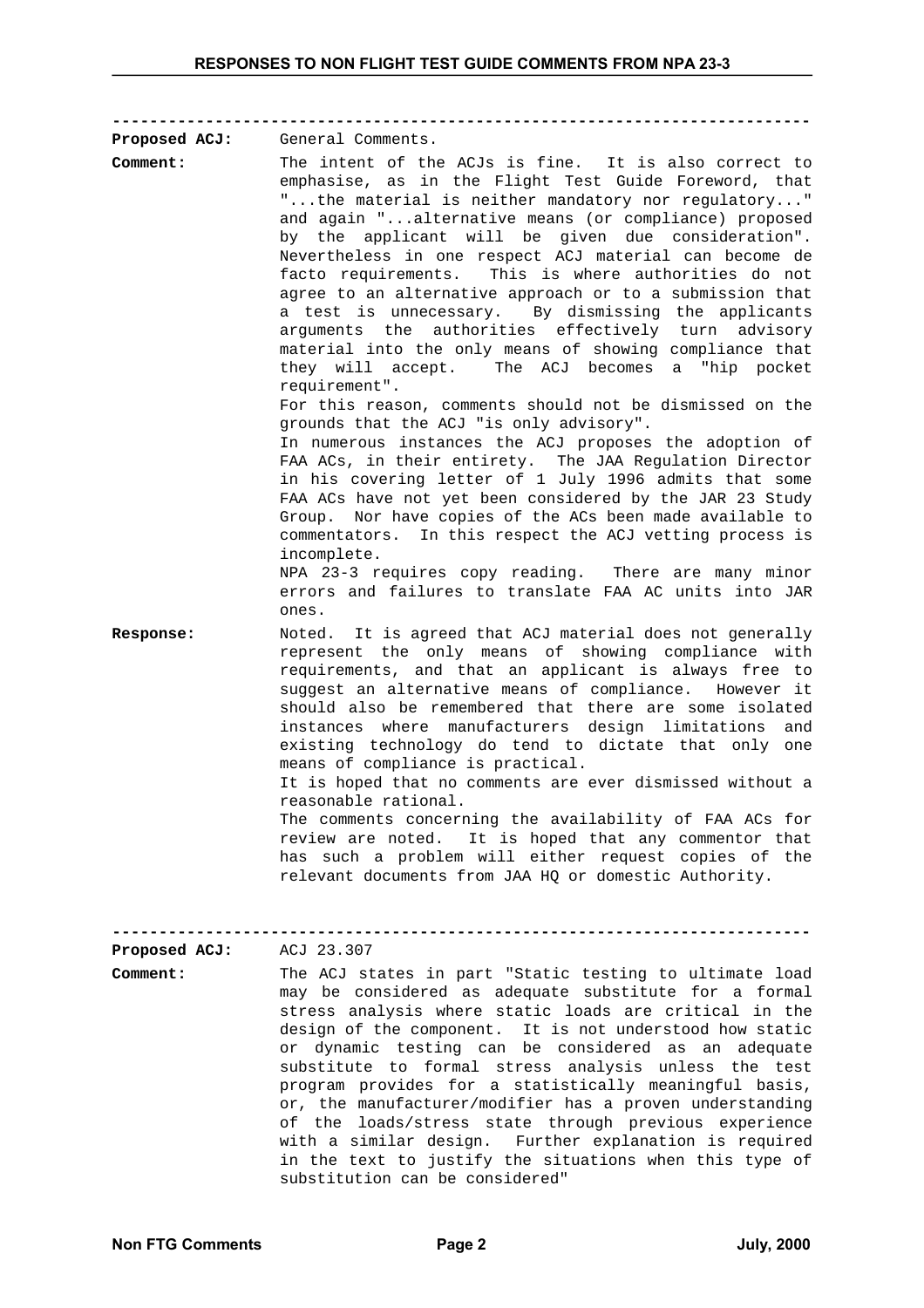**Response:** Comment noted, but not accepted. Recognising that: the wording of ACJ 23.307 is the same as CAM 3 3.174-4, which is well known and understood; it is standard practice to carry out static tests in lieu of stress analysis for demonstrating compliance against strength requirements; and the ACJ paragraphs 6 and 7 already provide guidelines for considering process and material variability, it is not considered necessary to add further indications, because the decision whether a static/dynamic test is sufficient on its own to comply with the strength requirements has to be reached on a case-by-case basis during the certification activity. **--------------------------------------------------------------------------- Proposed ACJ:** ACJ 23.307 Paragraph 3. **Comment:** It is suggested that the phrase "... a 100% ultimate load test." should be replaced with "... ultimate load testing." This would more correctly imply a programme rather than an unspecified test, which could be inappropriate. **Response:** Accepted. The ACJ is amended as follows:- *3. If the structure or parts thereof are outside the manufacturer's previous experience, the manufacturer should establish a strength test programme. In the case of a wing, wing carry through, fuselage and empennage this will usually involve a 100% ultimate load test testing.* **--------------------------------------------------------------------------- Proposed ACJ:** ACJ 23.307 Paragraph 7 **Comment:** The paragraph should read "with mean M and standard deviation σ ," the coefficient of variation expressed as a percentage,  $C_v\%$ , is defined by  $C_v\% = 1000$  /M. In Table 1, the last value of Tf should be 1.55. **Response:** Accepted. The ACJ is amended as follows:- *Test factor [Tf] vs. Coefficient of Variation [Cv%]*

| $cv\%$    | ັ    | 6    |      |      | ı<br>÷               | 10   | $\overline{a}$<br>ᅩᄼ | ◢<br>14 | 15              | 20        |
|-----------|------|------|------|------|----------------------|------|----------------------|---------|-----------------|-----------|
| T£<br>. . | 1.00 | 1.03 | 1.06 | 1.10 | $\sim$<br><b>1.1</b> | 1.15 | $\sim$<br>٠<br>1.ZZ  | 1.30    | $\Omega$<br>ن د | 1.55<br>- |

*For a population with mean M and standard deviation* <sup>σ</sup>*, the coefficient of variation expressed as a percentage, Cv%, is defined by -*

*Cv% = 100 \** σ */M.*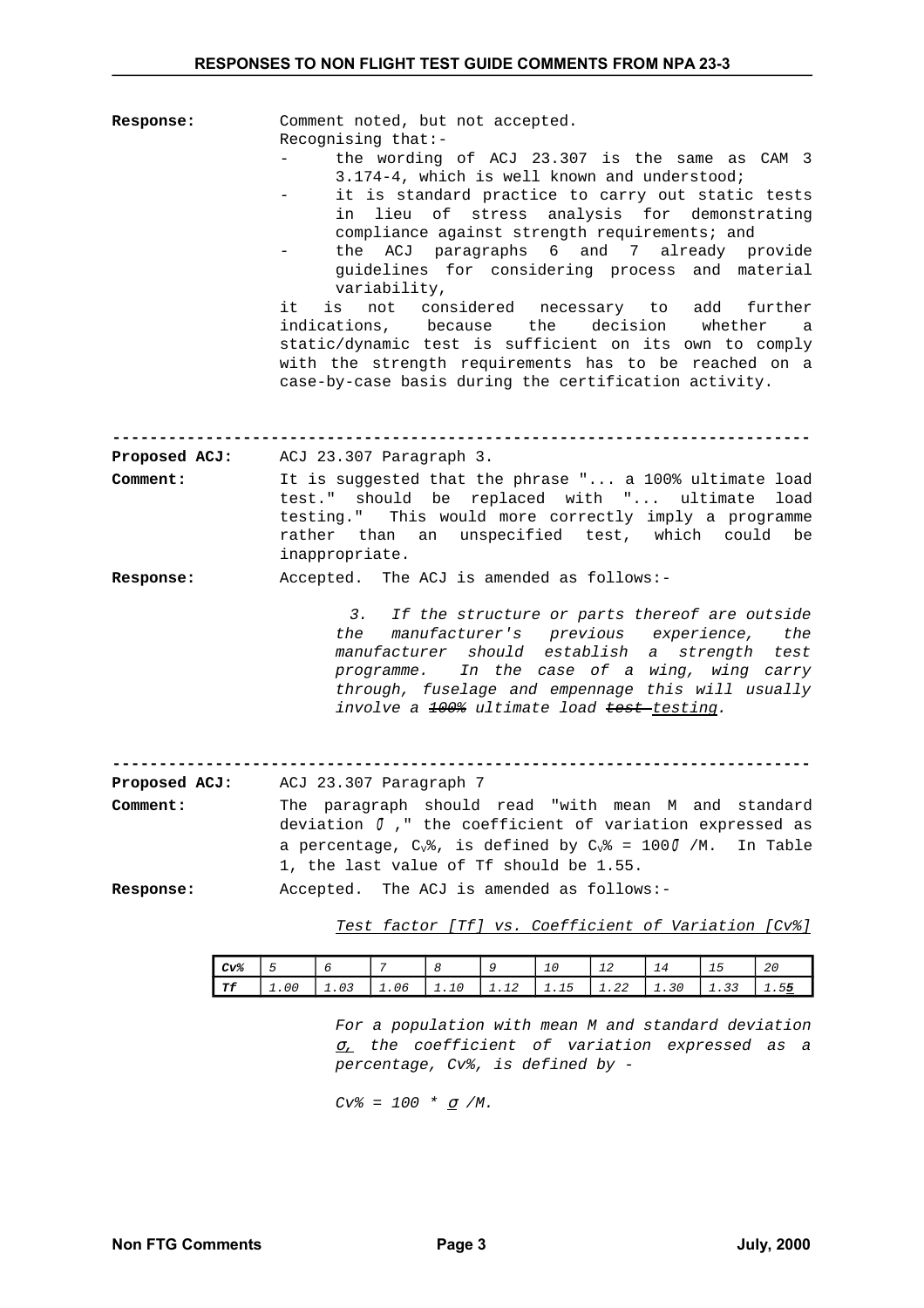| Proposed ACJ:        | ACJ 23.341(b) Gust load factors                                                                                                                                                                                                                                                                                                                                                         |  |  |  |
|----------------------|-----------------------------------------------------------------------------------------------------------------------------------------------------------------------------------------------------------------------------------------------------------------------------------------------------------------------------------------------------------------------------------------|--|--|--|
| Comment:             | At the bottom of the Proposed ACJ, the following text<br>should be added:-                                                                                                                                                                                                                                                                                                              |  |  |  |
|                      | "Any Kg value (even $1.2$ ) has to be shown as conservative                                                                                                                                                                                                                                                                                                                             |  |  |  |
|                      | for the specific design."                                                                                                                                                                                                                                                                                                                                                               |  |  |  |
|                      | It is for clarification only. The Kg=1.2 offered by ACJ                                                                                                                                                                                                                                                                                                                                 |  |  |  |
|                      | 23.341(b) is for preliminary design and<br>must<br>be<br>validated, as asked for by "Explanatory notes to ACJ                                                                                                                                                                                                                                                                           |  |  |  |
|                      | material for JAR 23."                                                                                                                                                                                                                                                                                                                                                                   |  |  |  |
|                      | Therefore the ACJ text should reflect clearly this<br>concept.                                                                                                                                                                                                                                                                                                                          |  |  |  |
| <b>Response:</b>     | Not accepted. The proposed ACJ material is intended                                                                                                                                                                                                                                                                                                                                     |  |  |  |
|                      | simply to offer a starting point for the designer. In                                                                                                                                                                                                                                                                                                                                   |  |  |  |
|                      | this respect, the proposed ACJ text is adequate.<br>However, it is proposed to make a minor change to the                                                                                                                                                                                                                                                                               |  |  |  |
|                      | text of the proposed ACJ text by amending the phrase "                                                                                                                                                                                                                                                                                                                                  |  |  |  |
|                      | will not provide" to read " may not ", i.e.:-                                                                                                                                                                                                                                                                                                                                           |  |  |  |
|                      | The gust alleviation factor Kg as specified in JAR                                                                                                                                                                                                                                                                                                                                      |  |  |  |
|                      | 23.341(c) will may not provide the conservatism                                                                                                                                                                                                                                                                                                                                         |  |  |  |
|                      | required by $23.341(b)$ .                                                                                                                                                                                                                                                                                                                                                               |  |  |  |
|                      |                                                                                                                                                                                                                                                                                                                                                                                         |  |  |  |
|                      |                                                                                                                                                                                                                                                                                                                                                                                         |  |  |  |
| Proposed ACJ:        | ACJ $23.371(a)$                                                                                                                                                                                                                                                                                                                                                                         |  |  |  |
| Comment:             | The second sentence would be better English if it stated:<br>"Experience has shown "                                                                                                                                                                                                                                                                                                    |  |  |  |
| Response:            | Accepted. The text will be amended to read:-                                                                                                                                                                                                                                                                                                                                            |  |  |  |
|                      | The aerodynamic loads specified in JAR 23.371<br>include asymmetric flow through the propeller disc.<br>Experiences in the past have shown Experience has<br>shown that the effects of this asymmetric flow on<br>the engine mount and its supporting structure are<br>relatively small and may be discounted, if<br>propellers are installed having diameters of nine<br>feet or less. |  |  |  |
|                      |                                                                                                                                                                                                                                                                                                                                                                                         |  |  |  |
| <b>Proposed ACJ:</b> | ACJ 23.423, 441 & 455                                                                                                                                                                                                                                                                                                                                                                   |  |  |  |
| Comment:             | power-controlled surfaces<br>statement<br>"For<br>the<br>The                                                                                                                                                                                                                                                                                                                            |  |  |  |
|                      | deflection time should be measured." Intimates that this<br>is all that is required for power controls. The sentence<br>would be better deleted.                                                                                                                                                                                                                                        |  |  |  |
| <b>Response:</b>     | Not accepted. However, for clarification, editorial<br>amendments are proposed as follows:-                                                                                                                                                                                                                                                                                             |  |  |  |
|                      | Proposed ACJ 23.423 Manoeuvring loads - Horizontal                                                                                                                                                                                                                                                                                                                                      |  |  |  |
|                      | surfaces                                                                                                                                                                                                                                                                                                                                                                                |  |  |  |
|                      | $(a)$ For unpowered control surfaces,  be assumed as:                                                                                                                                                                                                                                                                                                                                   |  |  |  |
|                      | for aerobatic category aeroplanes:<br>0.2 sec for pedal controlled surfaces;                                                                                                                                                                                                                                                                                                            |  |  |  |
|                      |                                                                                                                                                                                                                                                                                                                                                                                         |  |  |  |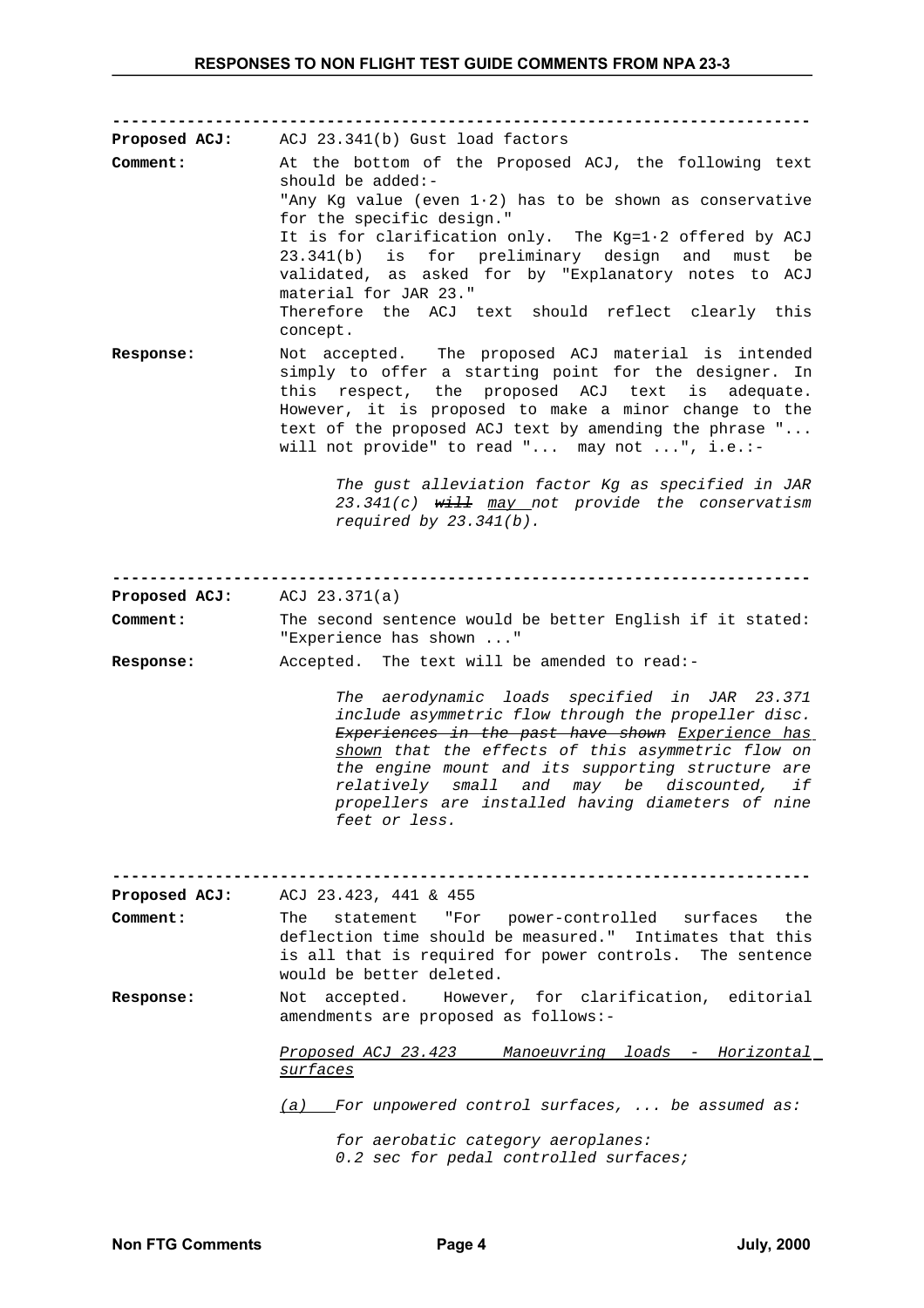*for normal, utility and commuter category aeroplanes: 0.3 sec for pedal controlled surfaces.*

 *(b) For power-controlled surfaces the deflection time should be measured.*

 *Proposed ACJ 23.441 Manoeuvring loads - Vertical surfaces*

 *(a) If a manoeuvre analysis is ... may be assumed as:*

*for aerobatic category aeroplanes 0.2 sec for pedal controlled surfaces;*

*for normal, utility and commuter category aeroplanes 0.3 sec for pedal controlled surfaces.*

- *(b) For power-controlled surfaces the deflection time should be measured.*
- *(c) For aeroplanes .... direction.*
- *(d) For T-tails ....*

 *Proposed ACJ 23.455(a)(2) Ailerons*

 *(a) If a manoeuvre ... be assumed as:-*

*for aerobatic category aeroplanes 0.1 sec for stick controlled surfaces 0.2 sec for wheel controlled surfaces*

*for normal, utility and commuter aeroplanes 0.2 sec for stick controlled surfaces 0.3 sec for wheel controlled surfaces*

 *(b) For power-controlled surfaces the deflection time should be measured.*

**---------------------------------------------------------------------------**

**Proposed ACJ:** ACJ 23.443

**Comment:** The definitions for the various symbols do not make it clear whether the span / area / height of a wing or tail surface is to include that part of the fuselage to which the surface is attached or passes through. This is probably most significant for the vertical tail height / area.

**Response:** Accepted. To avoid different interpretations, a definition has to be included in ACJ material. As the ACJ is offering an alternative approach to the rational evaluation, it is felt appropriate to err on the conservative side and therefore to insert a definition of 'Sh' and 'bh' which lead to a higher value of rolling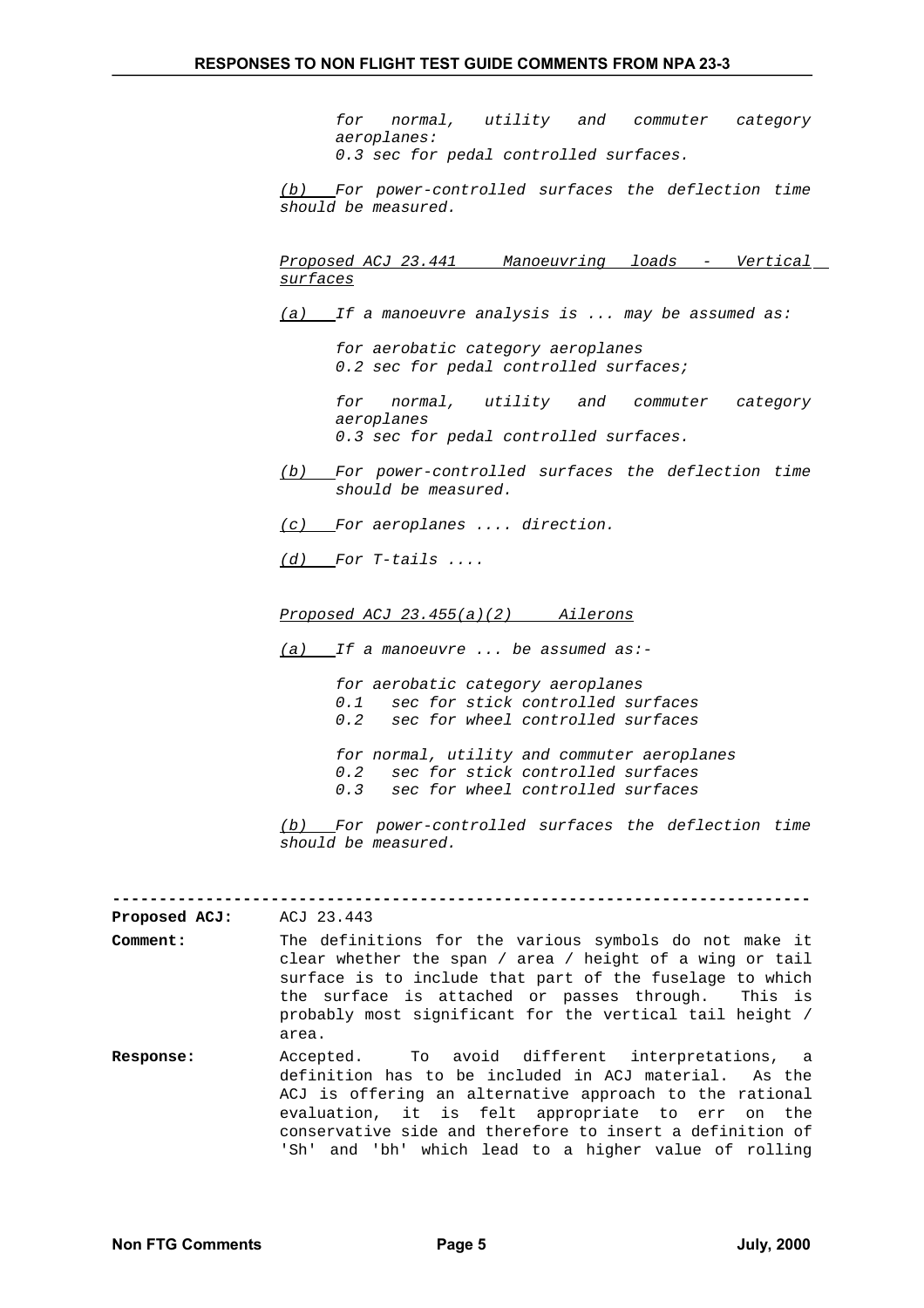moment. It is therefore proposed to add the following text at the end of the Proposed ACJ:-

*"In computing 'Sh' and 'bh' the horizontal tail root has to be assumed on a vertical plane through the centreline of the aeroplane fuselage."*

| <b>Proposed ACJ:</b> | ACJ 23.443                                                                                                                                                                                                                                                                                                                                                                                                                                                                                                                                                                                                                                                                                                                                                                                                                         |
|----------------------|------------------------------------------------------------------------------------------------------------------------------------------------------------------------------------------------------------------------------------------------------------------------------------------------------------------------------------------------------------------------------------------------------------------------------------------------------------------------------------------------------------------------------------------------------------------------------------------------------------------------------------------------------------------------------------------------------------------------------------------------------------------------------------------------------------------------------------|
| Comment:             | The text in line $1:-$ " by the vertical tail<br>surfaces and their supporting structure "should read<br>by the vertical tail surfaces, their supporting<br>"<br>structure "                                                                                                                                                                                                                                                                                                                                                                                                                                                                                                                                                                                                                                                       |
| Response:            | Partially accepted. The text contains a typing error;<br>the text was intended to read:-                                                                                                                                                                                                                                                                                                                                                                                                                                                                                                                                                                                                                                                                                                                                           |
|                      | aeroplanes where the horizontal tail is<br>For<br>supported by the vertical tail, the tail surfaces<br>and their supporting structure including the rear<br>portion of the fuselage should be designed to<br>withstand the prescribed loading on the vertical<br>tail and the rolling moment induced by<br>the<br>horizontal tail acting in the same direction.                                                                                                                                                                                                                                                                                                                                                                                                                                                                    |
| Proposed ACJ:        | ACJ 23.562.                                                                                                                                                                                                                                                                                                                                                                                                                                                                                                                                                                                                                                                                                                                                                                                                                        |
| Comment:             | In the case of small aircraft where safety harness is<br>attached directly to major structure (i.e. not to seats<br>or seat rails) it is not believed that crew injury in<br>survivable accidents has shown a need for full scale<br>dynamic tests. The data bases from instrumented aircraft<br>and car crash tests should enable criteria to be laid<br>down which will result in acceptably safe crew restraint.<br>also<br>be possible to cover the<br>lumbar<br>It<br>should<br>compression and head impact clearance aspects.<br>The JAA should avoid imposing expensive specialised tests<br>on small aircraft manufacturers if it is possible to show<br>compliance by other means. The JAR 23 Study Group should<br>be asked to develop suitable criteria, drawing on crash<br>test data from both sides of the Atlantic. |
| Response:            | ACJ 23.562 is an acceptable means of compliance<br>Noted.<br>for $23.562(a)$ , (b) and (c). JAR $23.562$ paragraph (d)<br>offers to manufacturers (small aeroplane manufacturers<br>included) the possibility of following an alternative<br>approach that achieves an equivalent or greater level of<br>occupant protection that required by 23.562(a), (b) and<br>Therefore small manufacturers are not obliged to<br>$(c)$ .<br>carry out full scale dynamic tests if they are able to<br>provide alternative rational data.                                                                                                                                                                                                                                                                                                    |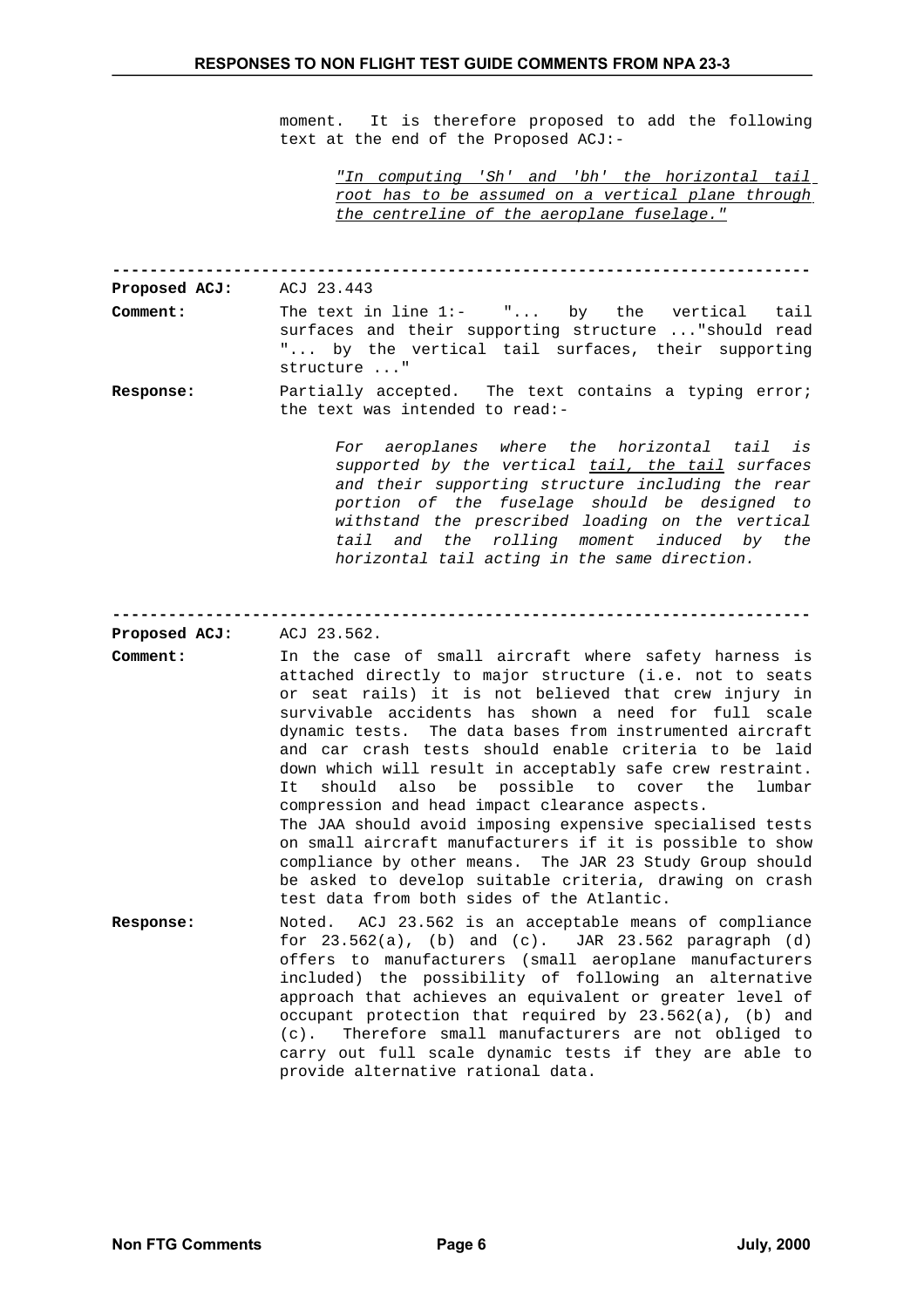**--------------------------------------------------------------------------- Proposed ACJ:** ACJ 23.607(b) **Comment:** It is felt that the proposed ACJ adds nothing to the understanding of the requirement and could be deleted. **Response:** Not accepted. ACJ 23.607(b) was developed to highlight one type of "particular installation" to which JAR 23.607(b) refers, and to clarify the need to address the normal operating environment. Furthermore, recognising that it is intended to harmonise JAR 23 with FAR 23 Amendment 48 in this area, where the words "temperature and vibration" have been deleted, there is a greater need for such ACJ 23.607(b) material. **--------------------------------------------------------------------------- Proposed ACJ:** ACJ 23.629 **Comment:** Text under fourth paragraph could be revised as follows:- "Full scale flight flutter test...., and when modifications to the type design have such a significant effect on the critical flutter mode that only limited confidence could be given to rational analysis alone." **Reasons for proposed text/comment** 1. In order to have better consistency between fourth and fifth paragraphs of ACJ 23.629. To take care of comments for CAA letter J1-23/95/0349 27 March 1995(Mr Minter) and for Socata letter DT/N No. 98/95 - RJ/CL 1 March 1995 (Mr Jung), received after JAR 23 Study Group approval of ACJ text. **Response:** Accepted. The proposed wording makes the 4th and 5th paragraphs more consistent. Amendments to the proposed ACJ are accepted as follows:- *Full scale flight flutter test should be carried out when the adequacy of flutter analysis has not been confirmed by previous experience with aeroplanes having similar design features, and when modifications to the type design have such a significant effect on the critical flutter modes that only limited confidence could be given to rational analysis alone.* **--------------------------------------------------------------------------- Proposed ACJ:** ACJ 23.629, Paragraph 3. **Comment:** In the 1st sentence, 3rd phrase, the word "already" is poorly chosen and would be better worded:- "... this can also happen due to environmental conditions ..." **Response:** Accepted. The printing errors which have occurred will be corrected as follows:- *For modifications to the type design which could effect the flutter characteristics, and for derivatives of existing aeroplanes freedom from flutter, control reversal and divergence may be shown by rational analysis alone, if this analysis*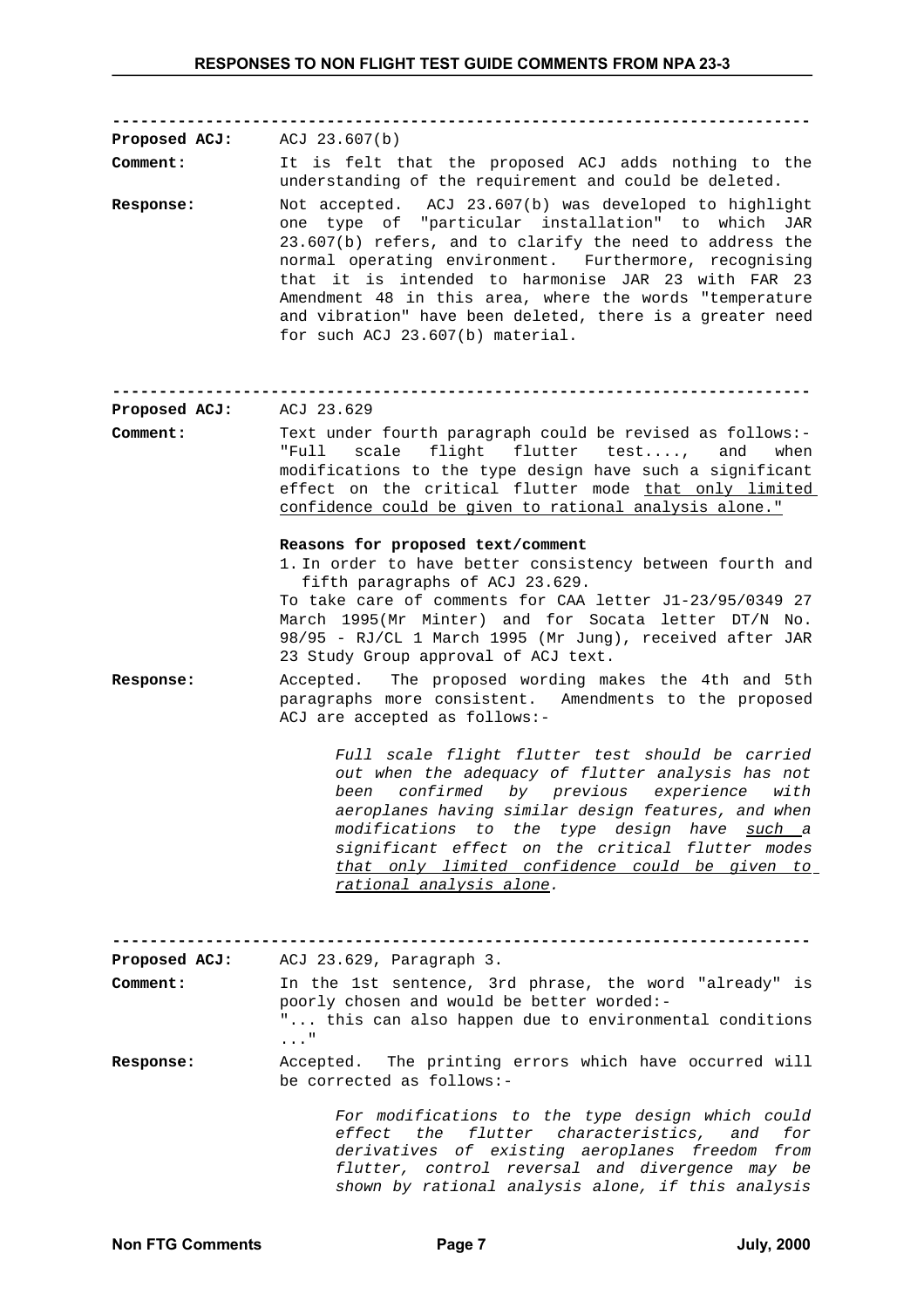*(including any FEM- Finite Element Model used) has been Verified during the certification of the basic aeroplane model.*

*Aeroplanes showing compliance with the damagetolerance criteria of JAR 23.573 with the extent of damage for which residual strength is demonstrated may alter their stiffness and their natural frequencies of main structural elements; for composite structures this can happen already also due to environmental conditions (temperature and humidity). If no exact measurements are available a variation in stiffness of at least ± 20% should be assumed.*

**---------------------------------------------------------------------------**

| <b>Proposed ACJ:</b> | ACJ 23.671                                              |
|----------------------|---------------------------------------------------------|
| <b>Comment:</b>      | The 2nd sentence "Furthermore  etc." is only a repeat   |
|                      | of 23.685. It does nothing to amplify 23.671 and should |

- d should be deleted as the requirement is already properly stated in 23.865.
- **Response:** Accepted. The 2nd sentence is only a repeat of JAR 23.685 and does not amplify JAR 23.671. The requirement is already properly stated in 23.685. This sentence will therefore be deleted.

*In designing and manufacturing control systems attention should be given to minimise friction in the systems and to avoid jamming and interference with other parts in operation, due to vibration and accelerations.*

*Furthermore, the design of control systems should prevent incorrect assembly of parts of the control system ( see also JAR 23.685 ).*

**---------------------------------------------------------------------------**

| <b>Proposed ACJ:</b> | ACJ 23.683                                                            |  |  |  |
|----------------------|-----------------------------------------------------------------------|--|--|--|
| <b>Comment:</b>      | Sub-paragraph (1)(VI) should start:-"The minimum control<br>surface " |  |  |  |
|                      |                                                                       |  |  |  |

- **Response:** Accepted. The text will be amended as follows:-
	- *(vi) A The minimum control surface travel from the neutral position in each direction being measured should be 10 percent of the control surface travel measured with no load on the surface.*

**---------------------------------------------------------------------------**

**Proposed ACJ:** ACJ 23.865

**Comment:** (a) The intent of the ACJ, as expressed in the proposal, is that engine mounts should either be constructed of fireproof material, or shielded to achieve the same level of safety. However, the wording of the explanatory note appears to suggest that non-fireproof parts which are certificated as part of the engine would be acceptable.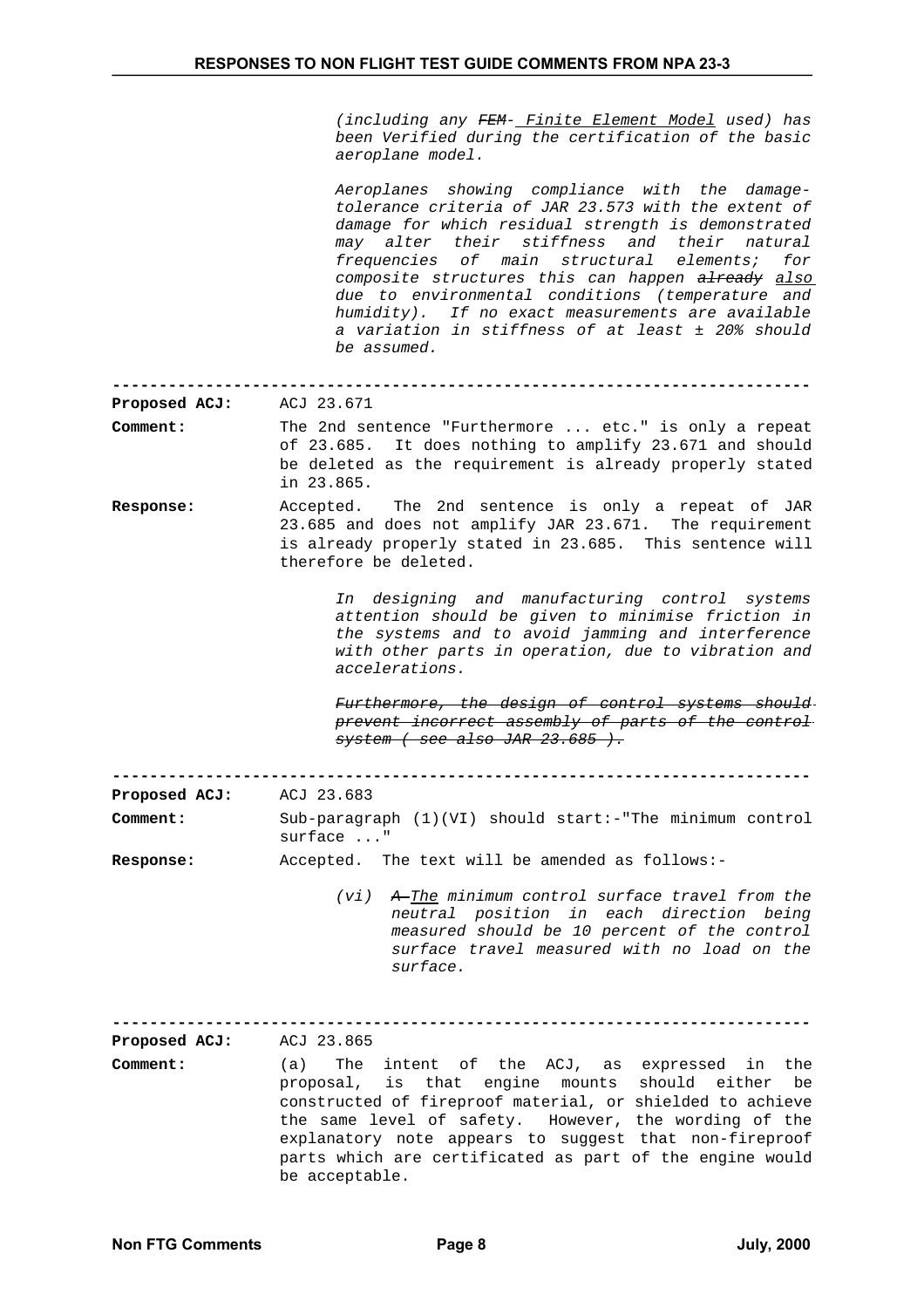It is necessary to make clear what is intended by JAR 23.865 for the entire engine mount system.

(i) Under FAR 23.865, the engine-certificated portions are specifically excluded (which for some engines could mean excluding a significant portion of the system) and under FAR 33 the engine-certificated portions or areas of the system are not required to have any specific firestrength capability. So under FAR 23.865 / FAR 33, it seems to be theoretically acceptable for fire to result in engine detachment as a consequence of failure of engine-certificated portions of the mount system.

(ii) Under current JAR-E, the engine-certificated portions or areas of the mount system are required to be fireproof by construction or by protection, thus any aircraft with JAR-E certificated engines will have fireproofness of the engine-supplied portions/areas of the mount system irrespective of what is required or intended for compliance with the aircraft code.

(iii) This JAR-E requirement for mount system fireproofness exists only because that was believed necessary for compatibility with JAR Aircraft Codes.

(iv) The fact that the FAR 23.865 words "..., excluding those portions that are certificated as part of the engine, ..." were specifically omitted from the JAR 23.865 version, implies that the JAR 23 safety objective of fireproofness is intended to be applicable to both the airframe-supplied and the engine-supplied portions of the entire mount system.

(b) In addition to the above, it is not understood why the currently proposed ACJ text is specifically limited to engine mounts when the JAR 23.865 requirement also applied to flight controls, other flight structure and vibration isolators, all of which could benefit from having ACJ material. Therefore, it is proposed that the ACJ should be made clearer and more generally applicable, by replacing the existing text with:-

"The option given in the requirement, allowing compliance by means of shielding, is intended to provide an equivalent level of safety to that provided by being constructed by fireproof materials. The requirements of JAR 23.865 are applicable to the entire engine mount system, including any portions of the system that are provided by the type-certificated engine. In complying with JAR 23.865, appropriate credit may be taken for compliance by the engine with the relevant requirements of JAR-E (i.e. JAR E 530(e) effective from 27 May 1991, JAR-E 530(a) prior to that date). If it is necessary to apply shielding, care should be taken to ensure that its installation does not invalidate the type certification of the engine."

**Response:** Not accepted. Current FAR and JAR texts for 23.865 are harmonised. The commenter has not used the latest version of FAR 23 for his comment i.e. Amendment 23-49. The issues raised in the comment are considered to have been covered by the last sentence of the proposed ACJ. The commenter's proposed text simply adds a reference to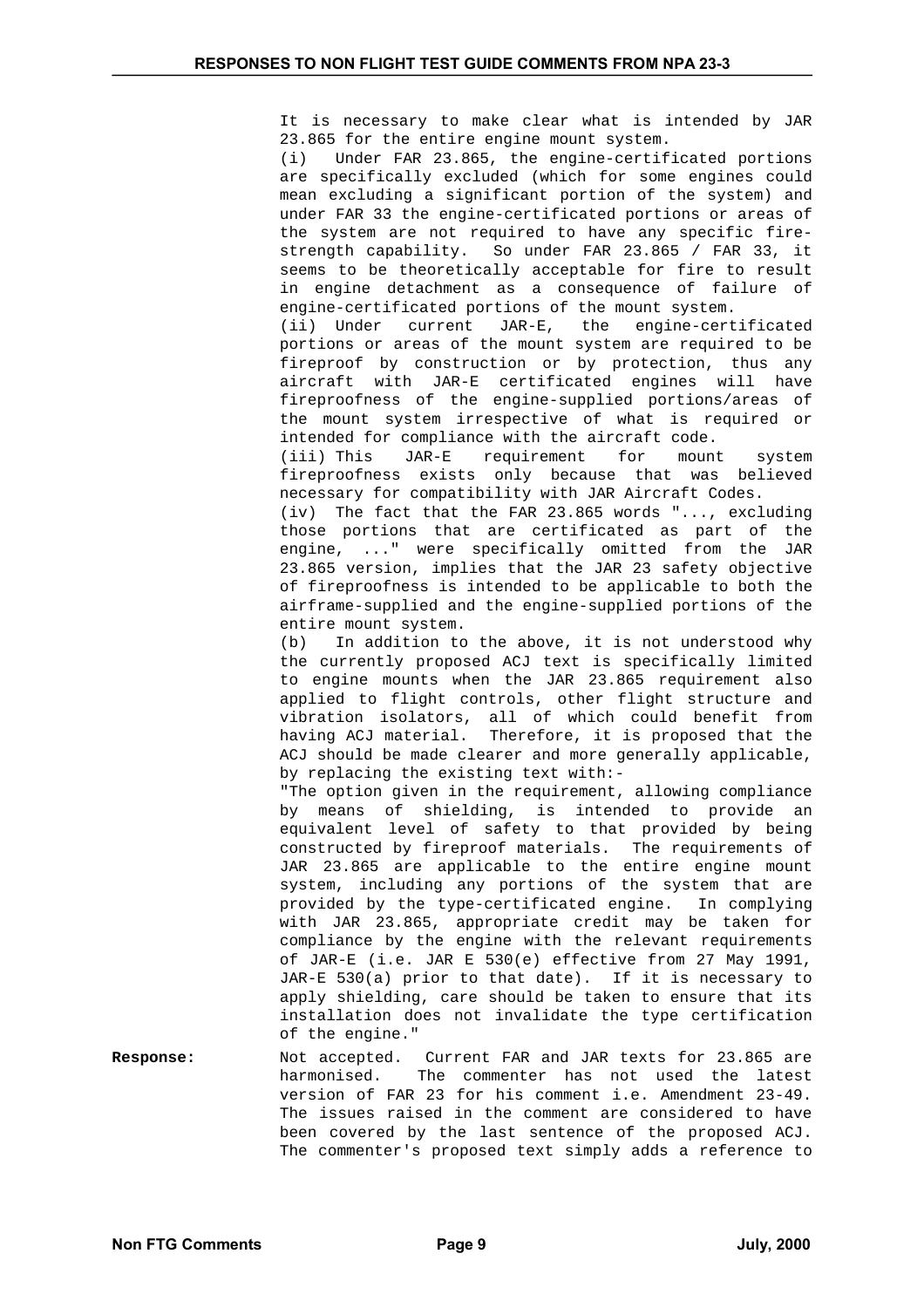a JAR E paragraph which, it is considered, does not improve the proposed text.

| <b>Proposed ACJ:</b> ACJ 23.903 $(a)(1)$ |                                                                                                                                                                                                                                                                                                                                                                                                                                                                                                                                                                                                                                                                                |
|------------------------------------------|--------------------------------------------------------------------------------------------------------------------------------------------------------------------------------------------------------------------------------------------------------------------------------------------------------------------------------------------------------------------------------------------------------------------------------------------------------------------------------------------------------------------------------------------------------------------------------------------------------------------------------------------------------------------------------|
| Comment:                                 | It is not clear why Engines not Type Certificated to JAR-<br>E may need to show compliance with the "appropriate issue<br>of JAR-E" rather than with the "applicable issue of JAR-<br>$E^{\prime\prime}$ .                                                                                                                                                                                                                                                                                                                                                                                                                                                                     |
| Response:                                | Not accepted. The choice of the word "appropriate" is<br>consistent with JAR 25 and will be retained.                                                                                                                                                                                                                                                                                                                                                                                                                                                                                                                                                                          |
| <b>Proposed ACJ:</b>                     | ACJ $23.905(a)$                                                                                                                                                                                                                                                                                                                                                                                                                                                                                                                                                                                                                                                                |
| Comment:                                 | Similarly it is not clear why Propellers not Type<br>Certificated to JAR-P may need to show compliance with<br>the "appropriate issue of JAR-P" rather than<br>the<br>"applicable issue of JAR-P".                                                                                                                                                                                                                                                                                                                                                                                                                                                                             |
| <b>Response:</b>                         | Not accepted. The choice of the word "appropriate" is<br>consistent with JAR 25 and will be retained.                                                                                                                                                                                                                                                                                                                                                                                                                                                                                                                                                                          |
| <b>Proposed ACJ:</b>                     | ACJ 23.905(e)                                                                                                                                                                                                                                                                                                                                                                                                                                                                                                                                                                                                                                                                  |
| Comment:                                 | The first paragraph of this ACJ concentrates on pusher<br>propellers which are close to the fuselage. While this<br>important the text appears to imply that less<br>is<br>importance is given to the hazard from ice in the case of<br>wing mounted pusher propellers.<br>The following alternative wording is suggested:-<br>"Ice shed from the forward fuselage and wings may case<br>significant damage to pusher propellers that are very<br>close to the fuselage and well back from the aeroplane<br>Similarly, ice shed from the wings may cause<br>nose.<br>significant damage to wing mounted pusher propellers.<br>Account should be taken of these possibilities." |
| Response:                                | Accepted. The first paragraph is amended as follows:-                                                                                                                                                                                                                                                                                                                                                                                                                                                                                                                                                                                                                          |
|                                          | For pusher propellers that are very close to the<br>fuselage and well back from the front of the<br>aeroplanes nose, ice shed from the forward-                                                                                                                                                                                                                                                                                                                                                                                                                                                                                                                                |
|                                          | fuselage, and from the wings, may cause significant<br>propeller damage and should be taken into account<br>by the applicant.                                                                                                                                                                                                                                                                                                                                                                                                                                                                                                                                                  |
|                                          | <u>Ice shed from the forward fuselage and wings may</u><br>case significant damage to pusher propellers that                                                                                                                                                                                                                                                                                                                                                                                                                                                                                                                                                                   |
|                                          | are very close to the fuselage and well back from.                                                                                                                                                                                                                                                                                                                                                                                                                                                                                                                                                                                                                             |
|                                          | <u>the aeroplane nose. Similarly, ice shed from the</u>                                                                                                                                                                                                                                                                                                                                                                                                                                                                                                                                                                                                                        |
|                                          | <u>wings may cause significant damage to wing mounted</u><br><u>pusher propellers. Account should be taken of</u>                                                                                                                                                                                                                                                                                                                                                                                                                                                                                                                                                              |
|                                          | these possibilities.                                                                                                                                                                                                                                                                                                                                                                                                                                                                                                                                                                                                                                                           |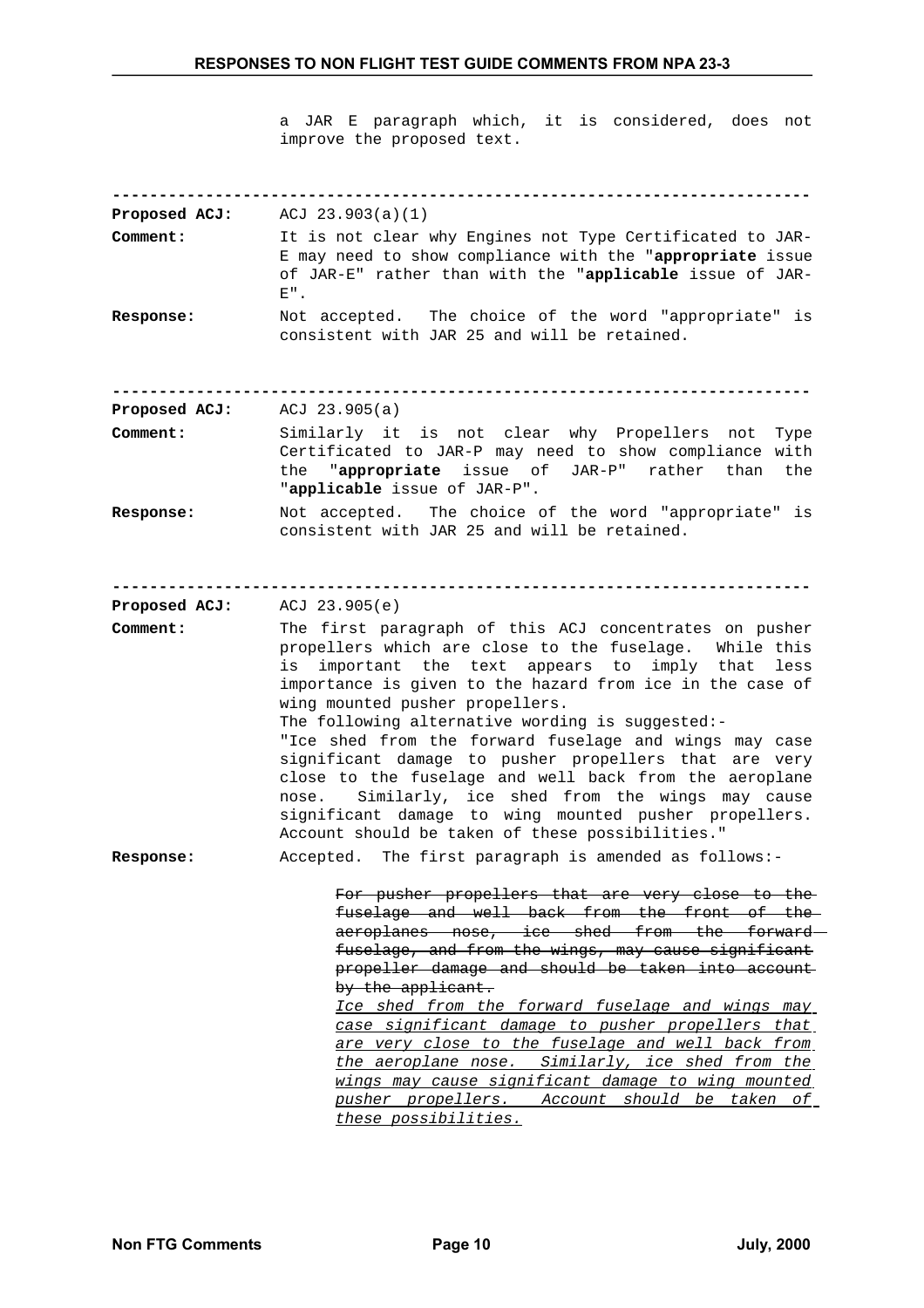| Proposed ACJ:         | ACJ 23.907(a) (Explanatory Note text and proposed ACJ<br>text)                                                                                                                                                                                                                                                                                                                                                                                                                                                                                                                                                                                                                                                                                                                             |
|-----------------------|--------------------------------------------------------------------------------------------------------------------------------------------------------------------------------------------------------------------------------------------------------------------------------------------------------------------------------------------------------------------------------------------------------------------------------------------------------------------------------------------------------------------------------------------------------------------------------------------------------------------------------------------------------------------------------------------------------------------------------------------------------------------------------------------|
| Comment:<br>Response: | CAA fully supports the intent of this proposed ACJ but in<br>the interests of ensuring the correct interpretation of<br>JAR 23.907(a) the following small change is suggested:-<br>Change the "ACJ 23.907(a)" text to:- "The definition of a<br>conventional fixed pitch wooden propeller should be taken<br>to include a propeller with a load carrying wooden core<br>and a simple cover of composite material, $\ldots$ etc. $\ldots$ .<br>Not accepted. The proposed sentence is believed to be                                                                                                                                                                                                                                                                                        |
|                       | sufficiently clear.  Only wooden-core propellers, where<br>the wood is the load carrying part, are referenced.                                                                                                                                                                                                                                                                                                                                                                                                                                                                                                                                                                                                                                                                             |
| <b>Proposed ACJ:</b>  | ACJ 23.909 $(d)(1)$ (Explanatory Note text only)                                                                                                                                                                                                                                                                                                                                                                                                                                                                                                                                                                                                                                                                                                                                           |
| Comment:              | is not correct to state that<br>this ACJ material<br>It<br>originated from JAR-E. We suggest that it originated<br>from FAA-AC 23.909 (as was intended according to the<br>comment-response document for Draft JAR-23 Issue 4)<br>Note Title<br>Explanatory<br>"ACJ 23.933(b)(3) Reversing<br>Systems" & proposed ACJ 23.933(b)(2) Reversing Systems                                                                                                                                                                                                                                                                                                                                                                                                                                       |
| <b>Response:</b>      | Not accepted. The origin of the ACJ text is confirmed as<br>being $JAR-E 100(b)$ .                                                                                                                                                                                                                                                                                                                                                                                                                                                                                                                                                                                                                                                                                                         |
| Proposed ACJ:         | ACJ 23.933(b)(3) (Explanatory Note title)                                                                                                                                                                                                                                                                                                                                                                                                                                                                                                                                                                                                                                                                                                                                                  |
| Comment:              | In view of the fact that sub-paragraphs $(b)(2)$ and $(b)(3)$<br>of JAR 23.933 have almost identical final sentences, and<br>relate only to propeller systems, we suggest that the<br>proposed ACJ should be re-identified as:- "ACJ 23.933(b)<br>(2) and (b)(3) Propeller reversing systems."                                                                                                                                                                                                                                                                                                                                                                                                                                                                                             |
| <b>Response:</b>      | Not accepted.<br>The proposed ACJ text comes from FAR<br>$23.933(b)(2)$ and is acceptable for $23.933(b)(2)$ only.<br>However, in the light of further review, it has been<br>agreed to move the ACJ text into the requirement text.                                                                                                                                                                                                                                                                                                                                                                                                                                                                                                                                                       |
| Proposed ACJ:         | ACJ $23.959(a)$ .                                                                                                                                                                                                                                                                                                                                                                                                                                                                                                                                                                                                                                                                                                                                                                          |
| Comment:              | The unusable fuel tests have 2 purposes;<br>To determine the unusable fuel in individual tanks<br>1.<br>so that fuel contents gauges can be set to indicate zero<br>when the usable fuel has been consumed (JAR $23.1337(b)$ )<br>To determine the total unusable fuel on board as an<br>2.<br>item that needs to be included in the empty weight (JAR<br>$23.29$ .<br>a multi-tank system, with collector tank, can<br>To meet 1.<br>be satisfactorily tested by switching to another fuller<br>tank when all usable fuel in the tank under test has been<br>exhausted. The unusable fuel in that tank can then be<br>measured after flight and the contents gauge zero set.<br>There seems no need to add the volume of fuel remaining<br>in the collector tank, as proposed by the ACJ. |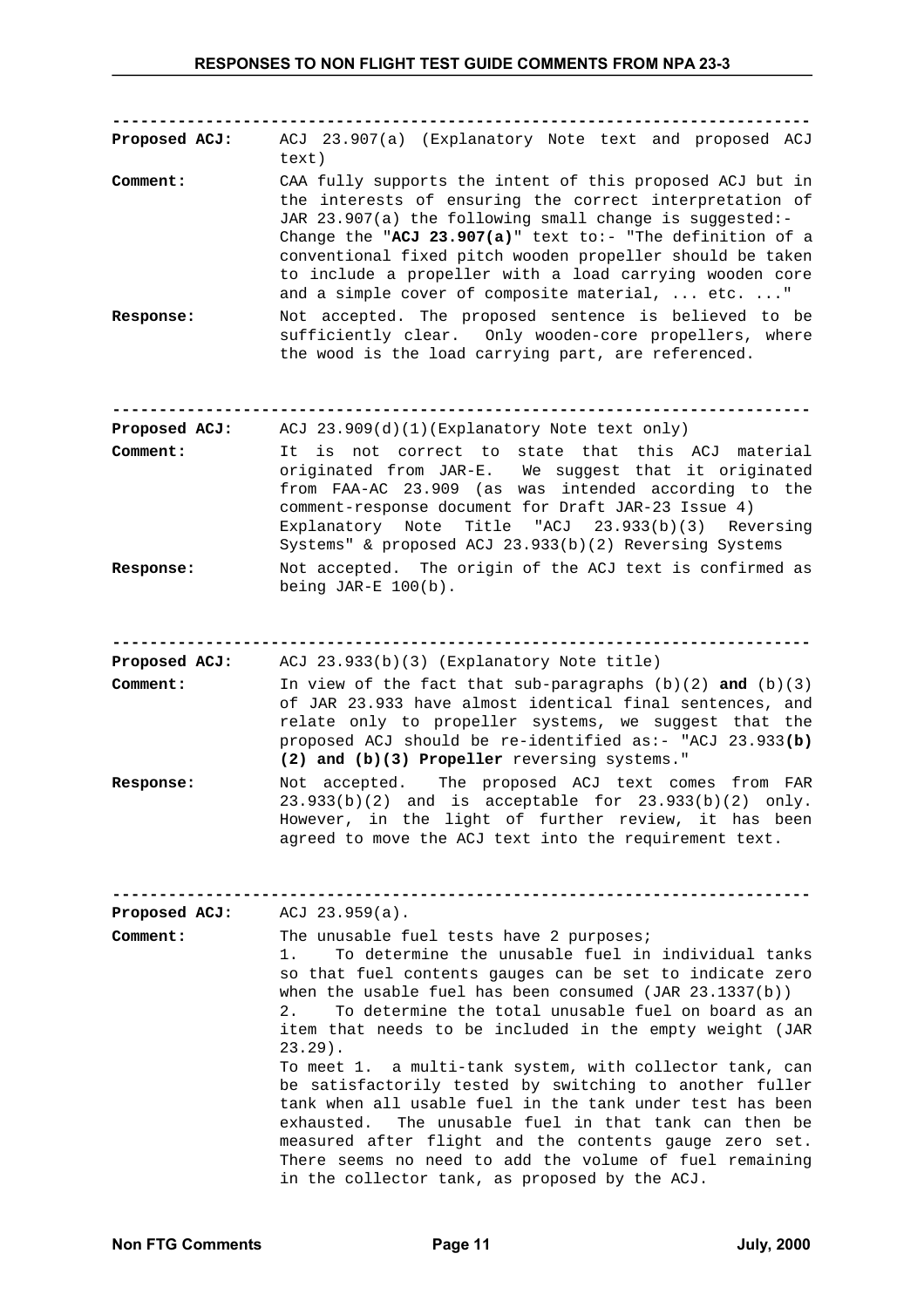To require the unused fuel in the collector tank to be measured in flight involves draining the collector tank on the ground. This means that a duplicate fuel supply to the engine has, unnecessarily, to be provided for the test.

For 2 above, the unusable fuel in the collector tank can be worked out from the tank geometry and so calculating the unusable quantity in the critical flight attitude as determined in the individual tank tests. Alternatively it can be done by putting the aircraft in that attitude on the ground and running engines until they malfunction. Any effect of sideslip is small on small collector tanks. The ACJ recognises that unusable fuel tests on simple systems may be satisfactorily determined by ground tests. Where this is not the case, it should still be possible to decide in advance the flight case which will be critical and not test other cases. However the cases to be considered need to include the let-down and landing approach as these can be critical when seriously short of fuel.

3. The term "collector tank" is considered preferable to "header tank"; the latter term is associated with expansion and top-up systems, typically liquid cooling systems.

**Response:** (1) Not accepted. It is not agreed that the collector tank does not need to be added to the unusable fuel, but it is nevertheless recognised that the amount need not be determined by flight test if it can be determined by geometrical analysis.

> (2) Accepted. The following new paragraph (c) text covering the descend and approach case.

 *c. Descent and Approach.*

*Make a continuous power-off straight descent at VFE with gear and flaps down or follow emergency descent procedures contained in the Aeroplane Flight Manual (AFM). Continue the test until the first indication of interrupted fuel flow is observed.*

*Make a continuous power-off glide at 1.3 VSO until first indication of interrupted fuel flow is observed. Simulate turbulent air or smooth air condition, whichever is most critical. Verify that with the unusable fuel quantity established with critical tests no interruption of fuel flow will occur when simultaneously making a rapid application of MCP and a transition to a speed in accordance with JAR 23.65 from a power-off glide at 1.3 VSO.*

*Establish a power-off 1.3 VSO descent in a landing configuration. Maintain a 1½ ball sideslip in direction found to be critical*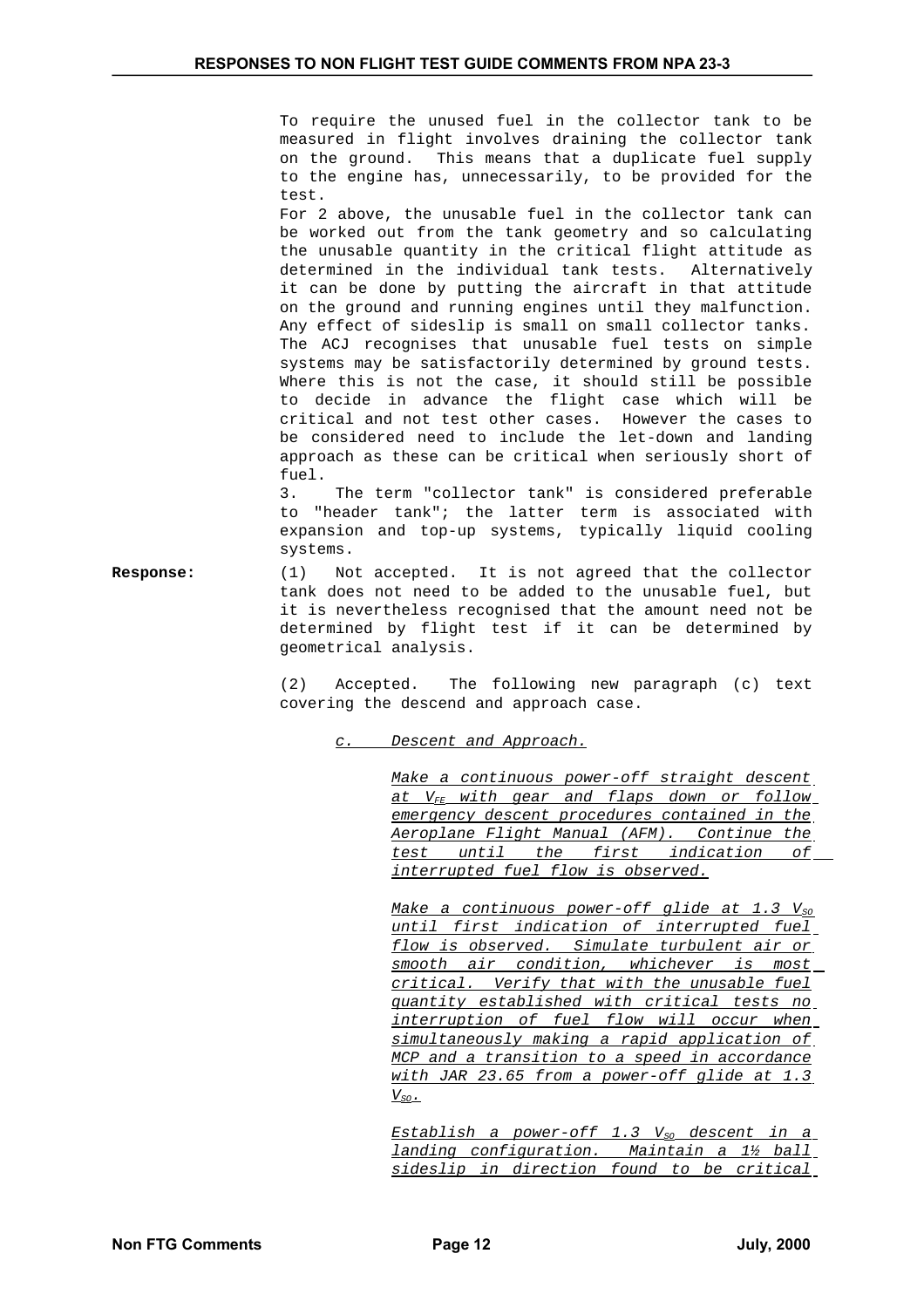*for fuel system design with sufficient aileron to maintain constant heading (or utilise the maximum side slip anticipated for the type of aeroplane). The test should be conducted by slipping for 30 seconds. Continue the test until the first indication of interrupted fuel flow is observed. Verify that with the unusable fuel quantity established with critical tests no interruption of fuel flow will occur when slipping for 30 seconds, followed by a maximum power straight ahead baulked landing climb for 1 minute.*

*If there are any other conditions which will result in higher unusable fuel quantities, these conditions should also be examined.*

(3) The comment referring to header and collector tanks is rejected, on the basis that the definition of a header tank is included in the ACJ text and therefore use of the term is not misleading.

**---------------------------------------------------------------------------**

**Proposed ACJ:** ACJ 23.961

**Comment:** The paragraphs starting: "If significant fuel pressure ..." has a mis-spelling in its 3rd line: "... expecting ..." should be "... expected ..."

**Response:** Accepted. The suggested editorial correction is agreed as follows:-

> *If significant fuel pressure fluctuation occurs during testing of the critical flight condition but pressure failure does not occur, additional testing should be considered to determine that pressure failure may not occur during any expecting expected operating mode. Also, .... landing.*

**---------------------------------------------------------------------------**

**Proposed ACJ:** ACJ 23.1141(g) (Proposed ACJ text only.)

**Comment:** This text does not meet the intent of clarification as expressed in the "Explanatory Note" relating to this ACJ. It would be helpful to add a new first sentence, using the words of the Explanatory Note and stating that:- "Compliance entails sensing the valve's position, not the position of the valve's selector. The required means to indicate the valve position ... etc. ..."

**Response:** Not accepted. The commenter's interpretation is correct, but the proposed text change is not agreed. The requirement is for an indication of the position of the valve, and it is believed that current text is sufficiently clear in this regard, i.e. that the position of the switch must be indicated and not the position of the valve.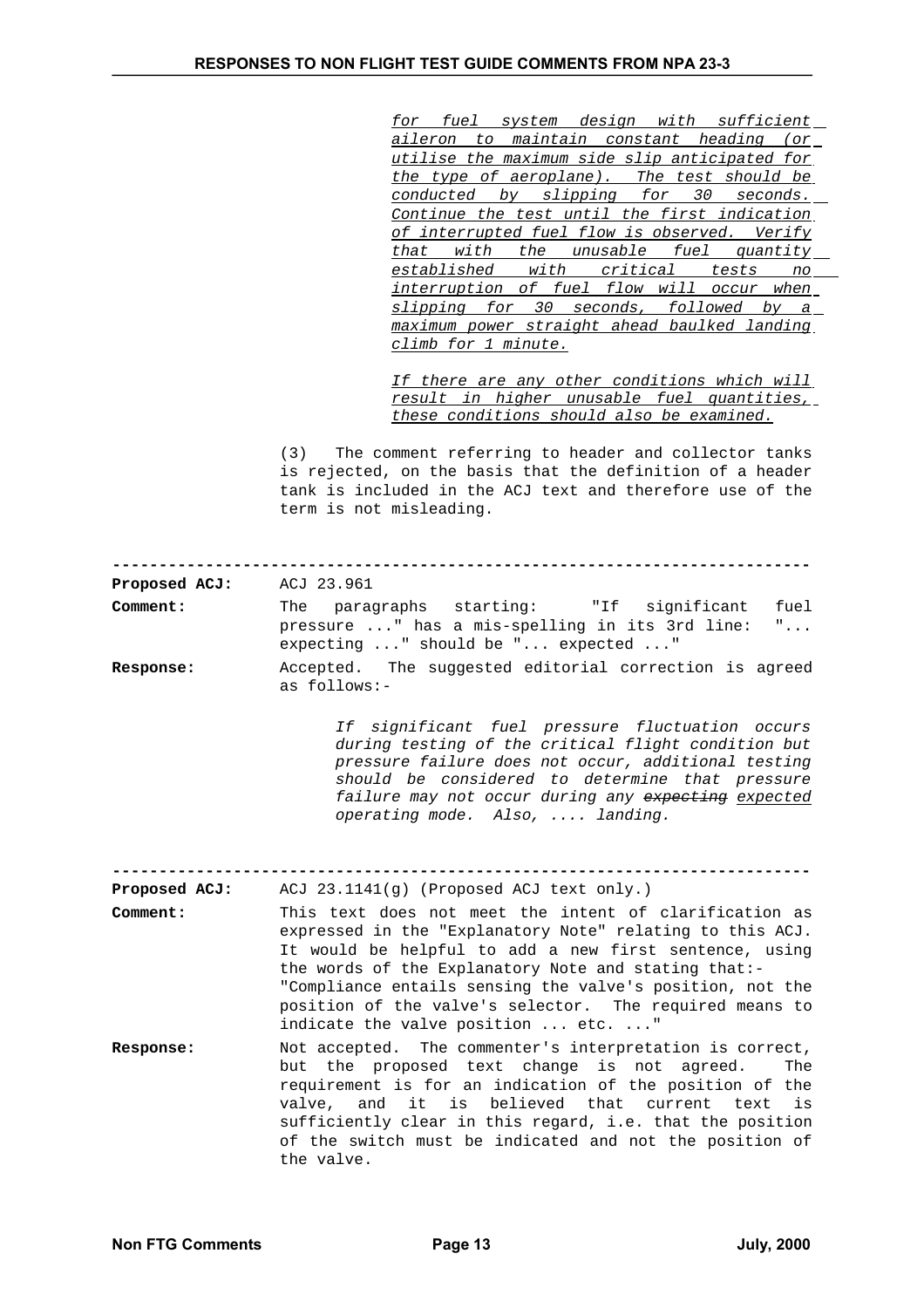| Proposed ACJ:<br>Comment: | ACJ 23.1189 $(a)(5)$ (Proposed ACJ text only.)<br>It is suggested that the ACJ text should be changed and<br>slightly extended to state:-<br>"The hazardous amount of flammable fluid for this                                                                                                                                                                                                                                                                                                                                                                                                                                                                                  |
|---------------------------|---------------------------------------------------------------------------------------------------------------------------------------------------------------------------------------------------------------------------------------------------------------------------------------------------------------------------------------------------------------------------------------------------------------------------------------------------------------------------------------------------------------------------------------------------------------------------------------------------------------------------------------------------------------------------------|
|                           | requirement is established as 0.95 litres (1.67 Imperial<br>pints $/$ 1.0 US quarts) or more."                                                                                                                                                                                                                                                                                                                                                                                                                                                                                                                                                                                  |
| Response:                 | Not accepted. The problem of dimensions and units is<br>well known and is a matter of editorial policy, which is<br>under the direction of JAA Headquarters.                                                                                                                                                                                                                                                                                                                                                                                                                                                                                                                    |
| Proposed ACJ:             | ACJ $23.1303(b)(5)$                                                                                                                                                                                                                                                                                                                                                                                                                                                                                                                                                                                                                                                             |
| Comment:                  | Flight and Navigation Instruments. It is noted that the<br>proposed ACJ material contains no guidance<br>on<br>the<br>suitability of<br>attitude displays<br>and<br>their<br>It is suggested that consideration be<br>characteristics.<br>given to including the text of ACJ $25.1303(b)(5)$ .                                                                                                                                                                                                                                                                                                                                                                                  |
| <b>Response:</b>          | accepted. A review of extensive existing ACJ<br>Not<br>material is considered to be beyond the scope of this NPA<br>Although it is agreed ACJ 25.1303(b)(5) might<br>$23 - 3$ .<br>contain information relevant to JAR-23, it should be<br>noted that the original focus for the development of ACJ<br>text for JAR-23 came from Authorities<br>and Industry<br>specialists' consideration of comments received on the<br>Draft requirements. If it is felt that there is a<br>genuine need for additional guidance, commentors are<br>invited to provide specific proposals either through<br>their relevant representation on the JAR-23 Study Group,<br>or direct to JAA HQ. |
| Proposed ACJ:             | ACJ $23.1321(a)$                                                                                                                                                                                                                                                                                                                                                                                                                                                                                                                                                                                                                                                                |
| Comment:                  | Instrument Arrangement and Visibility. It is suggested<br>that the material contained in ACJ 25.1321(a) should be<br>considered for Commuter Category aeroplanes.                                                                                                                                                                                                                                                                                                                                                                                                                                                                                                               |
| <b>Response:</b>          | Not accepted. Specialist consideration of the proposed<br>text concluded that it is adequate and reflects current<br>practice.                                                                                                                                                                                                                                                                                                                                                                                                                                                                                                                                                  |
|                           |                                                                                                                                                                                                                                                                                                                                                                                                                                                                                                                                                                                                                                                                                 |
| Proposed ACJ:             | ACJ 23.1322                                                                                                                                                                                                                                                                                                                                                                                                                                                                                                                                                                                                                                                                     |
| Comment:                  | Warning Caution and Advisory Lights. It is suggested<br>that ACJ material needs to be provided to give guidance<br>for alerting systems on the basis of NPA 25D-189 and the<br>existing AMJ 25.1322.                                                                                                                                                                                                                                                                                                                                                                                                                                                                            |
| Response:                 | The existing advisory material is<br>accepted.<br>Not<br>considered adequate and therefore further<br>material is<br>Part 25 aeroplanes are more complex in this<br>unnecessary.<br>therefore part 25 text<br>considered<br>and<br>is<br>area,<br>However, the JAR 23 Study Group would<br>inappropriate.<br>welcome a text proposal for future consideration.                                                                                                                                                                                                                                                                                                                  |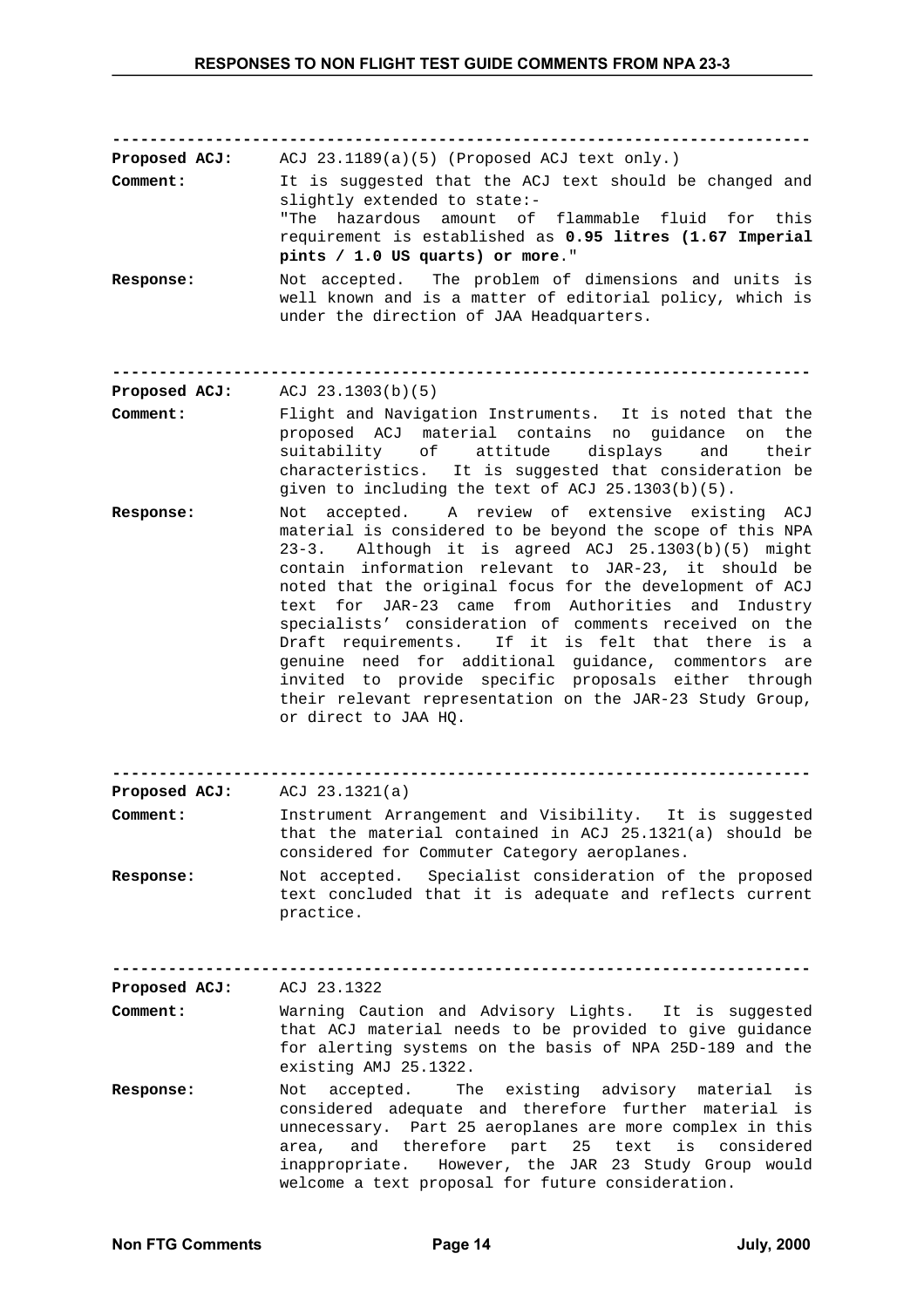| Proposed ACJ:    | ACJ 23.1323(g)                                                                                                                                                                                                                                                                                                                                                                                                                                                                                                                                                                                          |
|------------------|---------------------------------------------------------------------------------------------------------------------------------------------------------------------------------------------------------------------------------------------------------------------------------------------------------------------------------------------------------------------------------------------------------------------------------------------------------------------------------------------------------------------------------------------------------------------------------------------------------|
| Comment:         | The separation could be more specifically stated, as:-<br>" separated vertically by at least 30 centimetres "<br>pitot heads<br>example two<br>separated<br>by<br>30<br>For<br>$\mathsf{cm}\mathsf{s}$<br>longitudinally but only a few cms vertically could well<br>be vulnerable to a single strike.                                                                                                                                                                                                                                                                                                  |
| <b>Response:</b> | Accepted. The text will be amended as follows:-                                                                                                                                                                                                                                                                                                                                                                                                                                                                                                                                                         |
|                  | "Pitot tubes for duplicate airspeed indicators are<br>usually located on opposite sides of an aircraft<br>fuselage but may be situated on the same side<br>provided that they are separated vertically by at<br>least 30 centimetres."                                                                                                                                                                                                                                                                                                                                                                  |
| Proposed ACJ:    | ACJ 23.1329                                                                                                                                                                                                                                                                                                                                                                                                                                                                                                                                                                                             |
| Comment:         | Automatic Pilot. It is suggested that the wording of ACJ<br>plus any appropriate<br>inputs from<br>JAR-AWO,<br>25.1329<br>including HUDs, should be considered for inclusion.                                                                                                                                                                                                                                                                                                                                                                                                                           |
| <b>Response:</b> | Noted. The JAR 23 Study Group would welcome proposals,<br>with justification, for future consideration                                                                                                                                                                                                                                                                                                                                                                                                                                                                                                  |
| Proposed ACJ:    | ACJ 23.1351                                                                                                                                                                                                                                                                                                                                                                                                                                                                                                                                                                                             |
| Comment:         | In addition to the above specific points it is considered<br>that ACJ material is required for the clarification of:-<br>minutes attention getting time for the<br>1)<br>the 5<br>battery endurance, and<br>laboratory testing of the electrical system if the<br>2)<br>proposed JAR 23.1363 (see $23.1351(a)(2)$ comment) is<br>not adopted.                                                                                                                                                                                                                                                           |
| Response:        | accepted. In Day/VMC, over rural areas,<br>Not<br>no<br>electrical power is required. In a control zone, 5<br>minutes endurance is considered adequate to inform ATC.<br>The commenter is invited to clarify his concerns.                                                                                                                                                                                                                                                                                                                                                                              |
| Proposed ACJ:    | ACJ $23.1351(a)(2)$                                                                                                                                                                                                                                                                                                                                                                                                                                                                                                                                                                                     |
| Comment:         | Electrical Systems and Equipment - General.<br>The<br>technical content of the proposed ACJ is acceptable.<br>However, it is recommended that the wording "for normal,<br>utility or aerobatic category aeroplanes" be deleted.<br>This would then allow the ACJ to be applicable to both<br>sub-paragraphs $(2)(i)$ and $(2)(ii)$ as the same principle<br>is involved for laboratory testing of aeroplanes in any<br>Alternatively, the text could be proposed for<br>category.<br>a new paragraph 23.1363 to harmonise with JAR and FAR 25<br>and 29.1363 which would have almost identical wording. |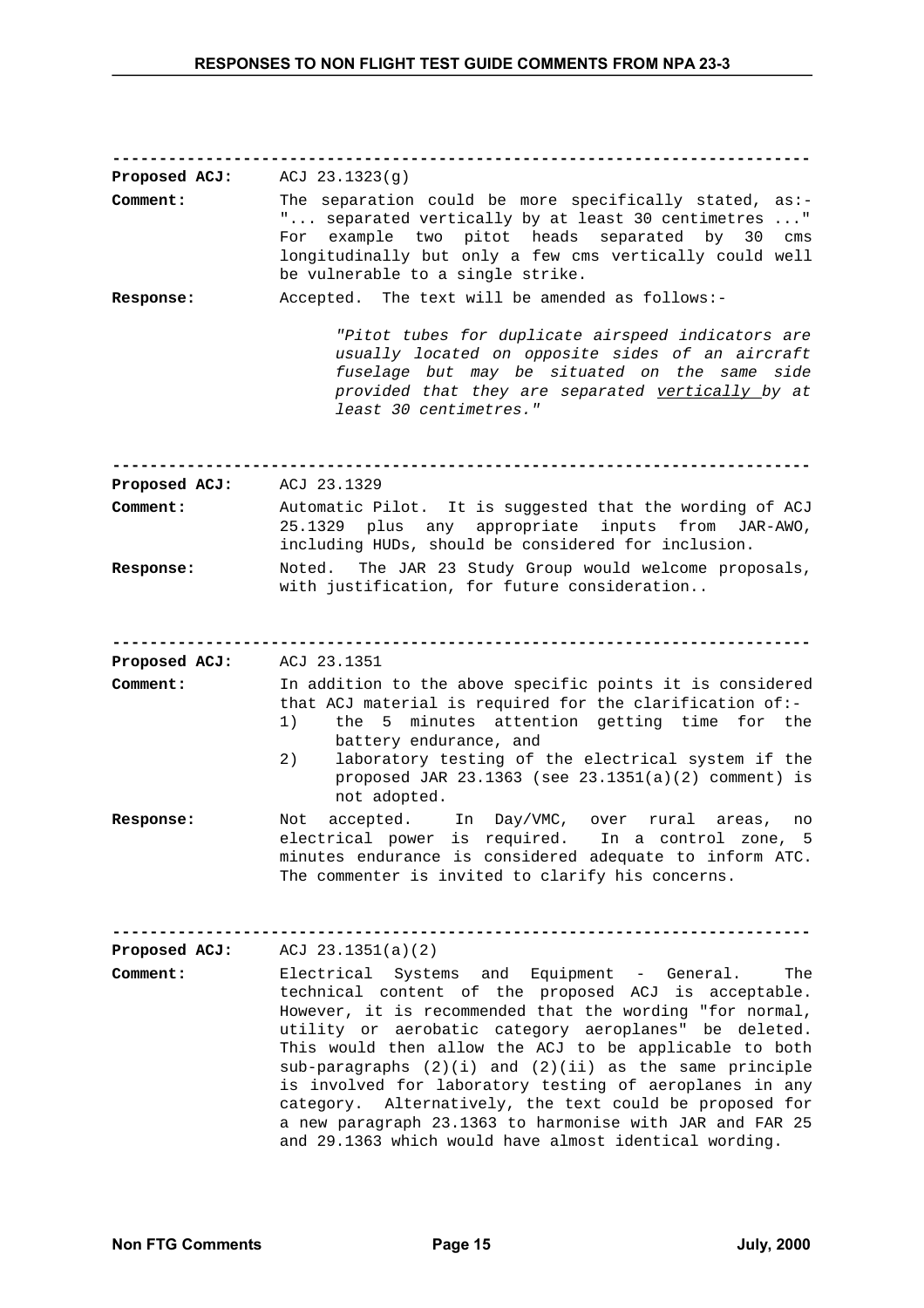**Response:** Not accepted. JAR 23 requires tests for all aeroplanes, except commuters. Furthermore, JAR and FAR paragraph 23.1363 have been harmonised.

| ACJ 23.1351(b) $(5)(iv)$                                                                                                                                                                                                                                                                                                                                                                                                                                                                                                                                                                                                                                                                                                                                                                                                                                                 |
|--------------------------------------------------------------------------------------------------------------------------------------------------------------------------------------------------------------------------------------------------------------------------------------------------------------------------------------------------------------------------------------------------------------------------------------------------------------------------------------------------------------------------------------------------------------------------------------------------------------------------------------------------------------------------------------------------------------------------------------------------------------------------------------------------------------------------------------------------------------------------|
| The following text is recommended "Throwover Switching'<br>refers to the means used for the selection of an<br>alternative independent electrical power source provided<br>to maintain the electrical supply to ensure the continued<br>operation of equipment or systems. This switching can be<br>achieved by manual or automatic means".<br>In justification of the proposed change of wording it is<br>argued that the word "maintenance" has been replaced so<br>as to avoid any confusion that the switch could be used<br>to enable repairs to be carried out. Similarly<br>"Interpretation of mechanical selection or solid state<br>switching" has been suggested for deletion to eliminate<br>possible confusion in the interpretation of the words<br>"mechanical selection" insofar as the mechanical<br>selection being carried out is by electrical means. |
| Accepted. The text will be amended as follows:-                                                                                                                                                                                                                                                                                                                                                                                                                                                                                                                                                                                                                                                                                                                                                                                                                          |
|                                                                                                                                                                                                                                                                                                                                                                                                                                                                                                                                                                                                                                                                                                                                                                                                                                                                          |

*"Throwover Switching" refers to the means for the selection of an alternate independent power source provided to allow the maintenance of the electrical supply and to ensure continued operation of equipment or systems. This switching can be achieved by manual or automatic means. and can embrace either a mechanical selection or solid state switching.*

**---------------------------------------------------------------------------**

**Proposed ACJ:** ACJ 23.1353(h)

**Comment:** Storage Battery Design and Installation. The following text is recommended:- "When ascertaining that the installed aeroplane battery capacity is adequate for compliance with 23.1351(h) account should be taken of any services or equipment essential for the continued safe flight and landing of the particular aeroplane in accordance with the approved emergency procedures and in any approved condition of operation. Account should also be taken of those services which cannot readily be shed. In order to ensure that services will function adequately for the prescribed period, the duration of battery supply should normally be based on a battery capacity of 72% of the nameplate rated capacity at the one hour rate. This figure takes into consideration the battery state of charge, the minimum capacity permitted during service life and the battery efficiency and is based on a battery capacity of 80% of the nameplate rated capacity, at the one hour rate, and a 90% state of charge."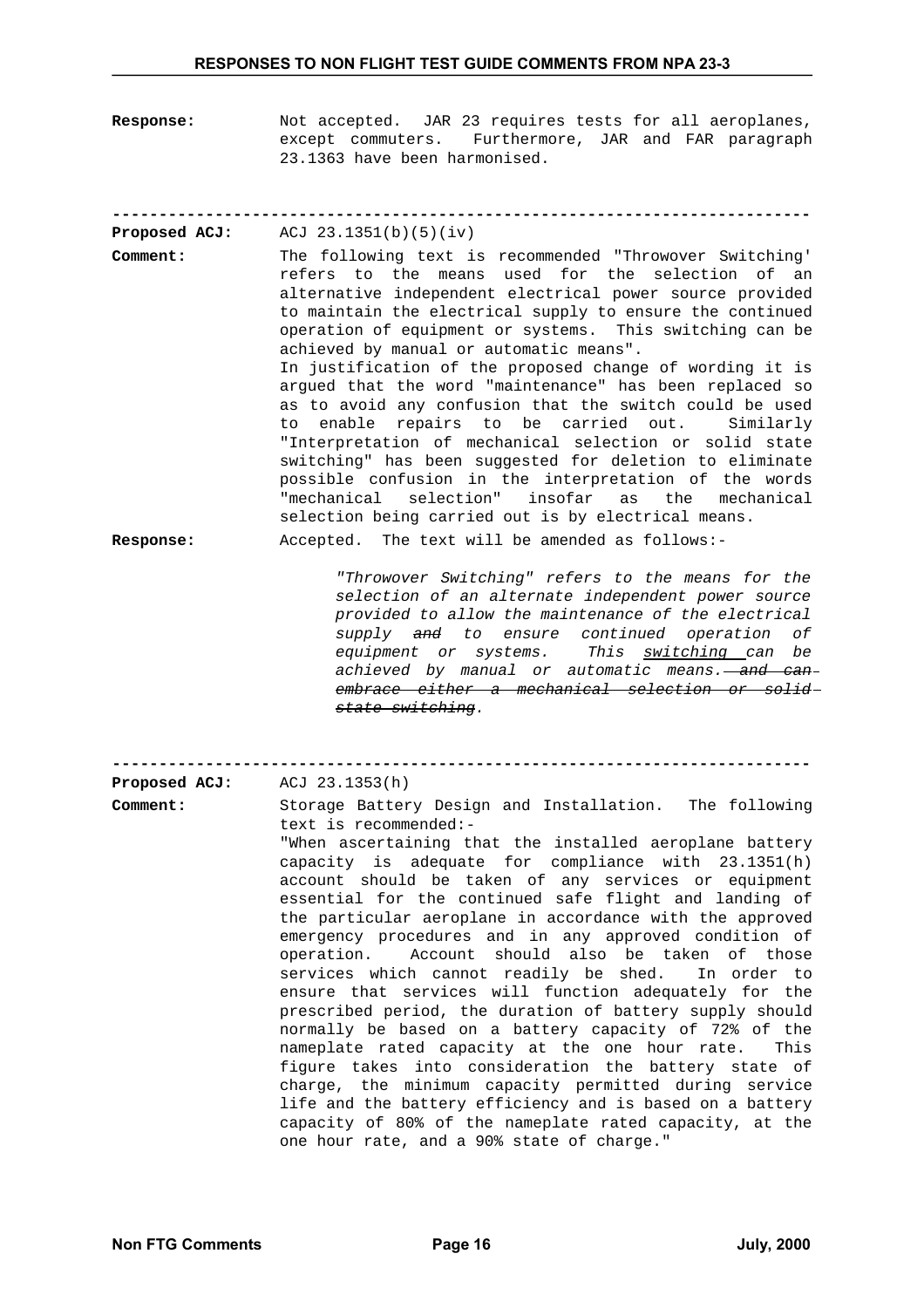This revised wording is proposed because it reflects current certification practice and to remove the word "manufacturers" to reflect current policy.

**Response:** Accepted. The text will be amended as follows:-

*"When ascertaining that the installed aeroplane battery capacity is adequate for compliance with 23.1351(h) manufacturers should take into account account should be taken of any services or equipment essential for the continued safe flight and landing of the particular aeroplane in accordance with the approved emergency procedures and in any approved condition of operation. Account should also be taken of those services which cannot readily be shed. In order to ensure that services will function adequately for the prescribed period, the duration of battery supply should normally be based on a battery capacity of 75% of the 'nameplate' rated rating of the battery is available (this is to take into consideration loss of capacity with age, and a realistic state of charge). Recognition time may depend on the kind of warning systems. Recognition time may depend on the kind of warning systems. capacity at the one hour rate. This figure takes into consideration the battery state of charge, the minimum capacity permitted during service life and the battery efficiency, and is based on a battery capacity of 80% of the nameplate rated capacity, at the one hour rate, and a 90% state of charge.*

**--------------------------------------------------------------------------- Proposed ACJ:** ACJ 23.1459 **Comment:** Flight Recorders. It is suggested that the text of ACJ 25.1459(b), as appropriate to the relevant size of commuter aeroplane, should be considered for inclusion. **Response:** Accepted. ACJ 25.1459 has been reviewed, and is considered to be useful additional material. It is proposed to adopt the wording of this ACJ as follows:-

## *ACJ 23.1459(b) Flight Recorders*

*The phrase 'as far aft as practicable' should be interpreted as a position sufficiently aft as to be consistent with reasonable maintenance access and in a position to minimise the probability of damage from crash impact and subsequent fire.*

**---------------------------------------------------------------------------**

**Proposed ACJ:** ACJ 23.1581(a)(3)

**Comment:** AFM. We have significant reservations about the GAMA Handbook Spec. Who is co-ordinating this review?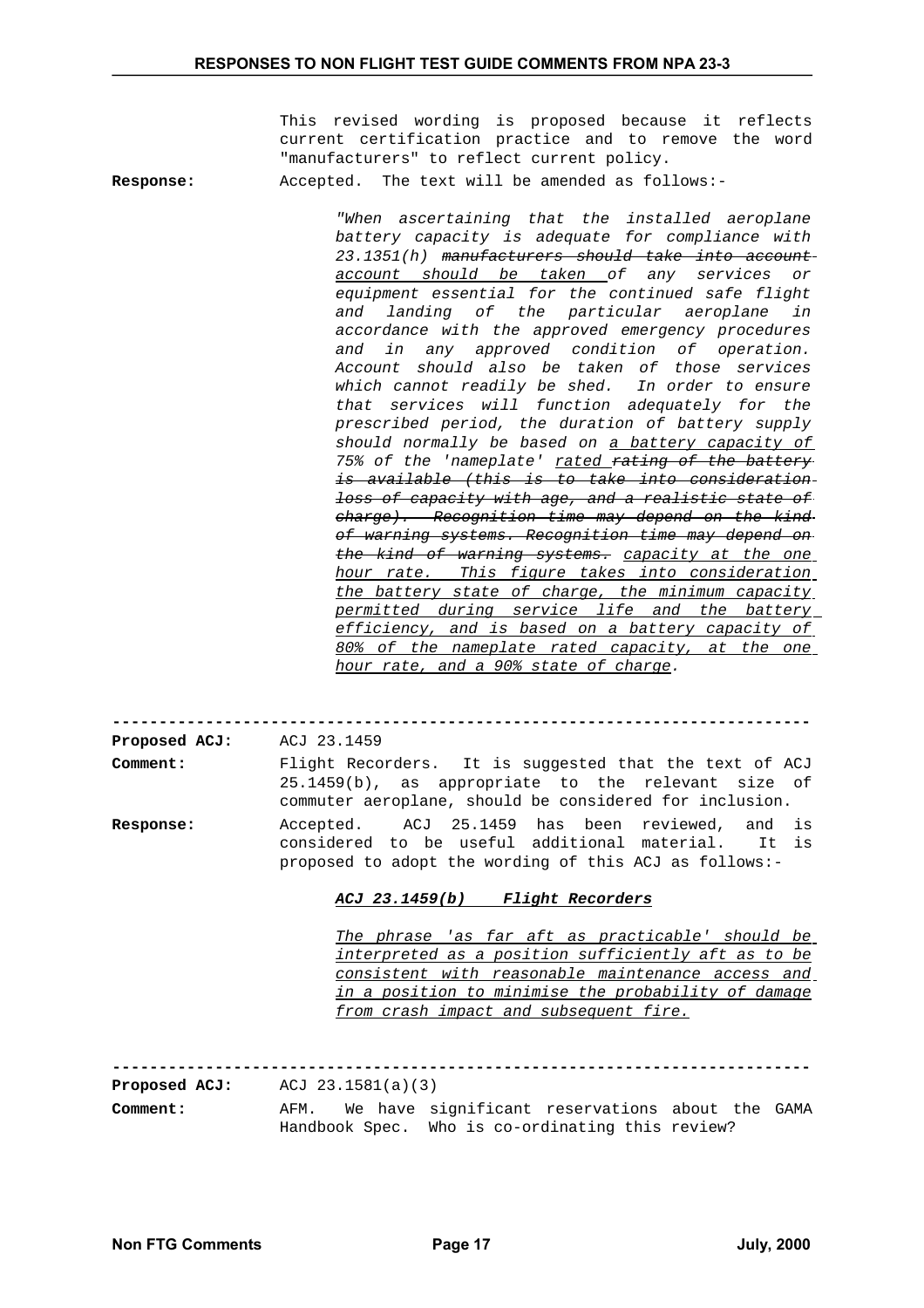**Response:** Noted. The material of GAMA Handbook Spec. is intended to be reviewed and adapted for JAR 23 by the JAR 23 Flight sub-group.

**--------------------------------------------------------------------------- Proposed ACJ:** ACJ 23.1581(a)(3) (Explanatory Note). **Comment:** It is not appropriate to rely on the GAMA Spec. 1, which refers specifically to the FAA and FARs, without serious consideration. The task of drafting this ACJ should be referred to the Flight Manuals Working Group which has experience of Flight Manuals and has already produced an AMJ on the subject for JAR-25. **Response:** Not accepted. The proposal to allocate this task to the JAR 25 AFM Working Group is not supported. For general aviation aeroplanes, a comprehensive Operating Instruction (e.g. POH) is necessary for safety reasons. For Part 25 aeroplanes, the AFM is primarily a basis for a company-specific operating instructions to be prepared by the operator and approved by the Authority. Furthermore, for Part 25 aeroplanes, type ratings are required, for which Training Manuals are also produced. Specialist consideration within the JAR 23 Study Group of existing AFM-ACJ material will be undertaken as a priority action item. **--------------------------------------------------------------------------- Proposed ACJ:** ACJ 23.1585(a) (Explanatory Note) **Comment:** If one was looking for an interpretation of the Flight Manual term "abnormal", one would not immediately think to look in a Flight Test Guide which then refers you on the GAMA Spec. 1. **Response:** See previous response.

**---------------------------------------------------------------------------**

**Proposed ACJ:** ACJ A23.1

**Comment:** The definitions for the various symbols do not make it clear whether the span / area / height of a wing or tail surface is to include that part of the fuselage to which the surface is attached or passes through. This is probably most significant for the vertical tail height / area.

This comment applies also to ACJ 23.443.

**Response:** Accepted. The ACJ does not define how to consider span, area and height of a wing or tail surface. There are several definitions available in the aviation literature (especially for vertical fins) depending on the different surface configurations; on the other hand there is not a general definition valid for all the possible configurations.

> It is therefore felt necessary to indicate that the chosen values have to be agreed with the Authority in respect to the limits of applicability of Appendix A. It is proposed to add the following sentence to the ACJ as follows:-